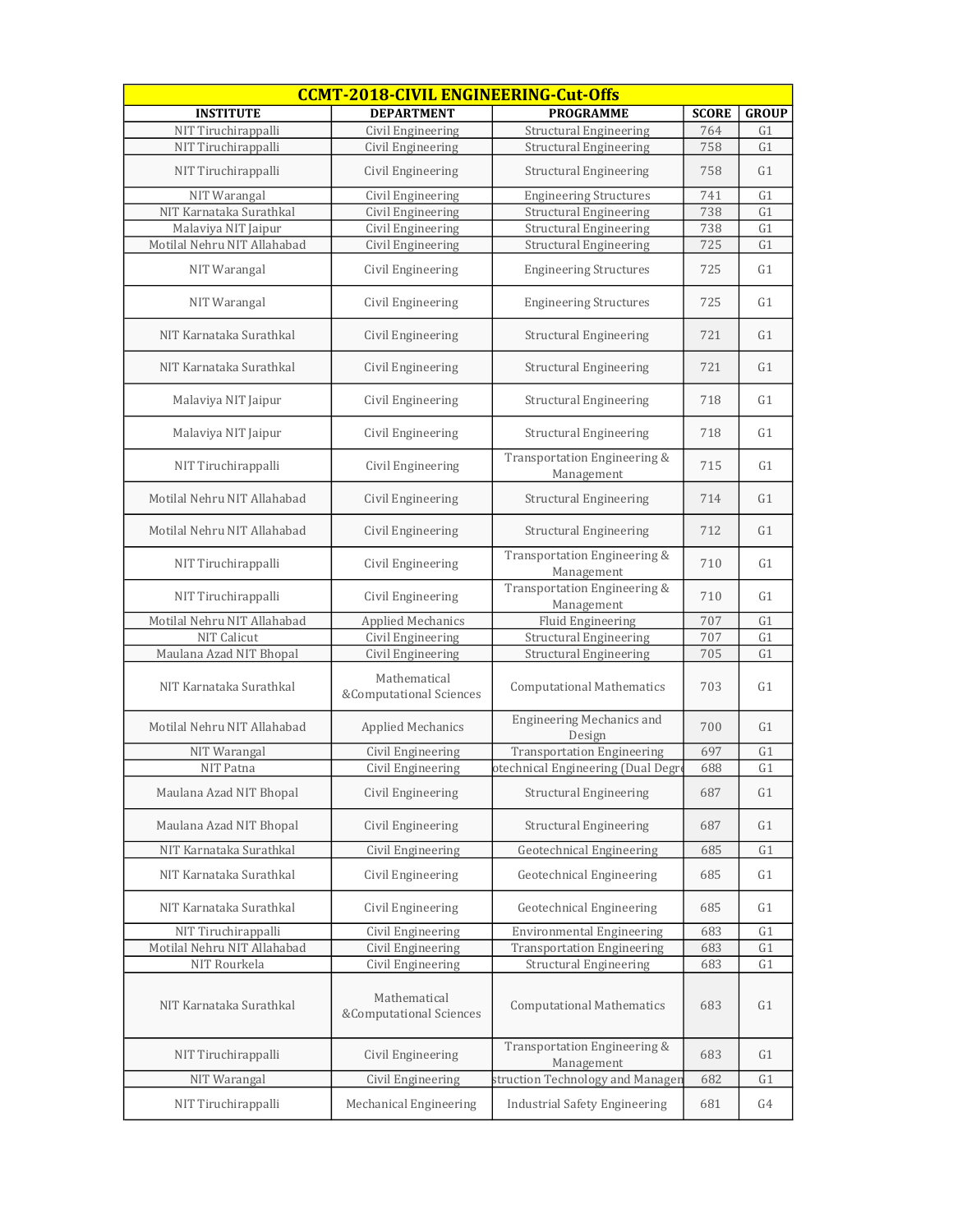| NIT Karnataka Surathkal                          | Civil Engineering                       | struction Technology and Managen           | 680 | G1 |
|--------------------------------------------------|-----------------------------------------|--------------------------------------------|-----|----|
| NIT Karnataka Surathkal                          | <b>Civil Engineering</b>                | <b>Transportation Engineering</b>          | 680 | G1 |
| NIT Warangal                                     | Civil Engineering                       | <b>Transportation Engineering</b>          | 680 | G1 |
| NIT Warangal                                     | Civil Engineering                       | <b>Transportation Engineering</b>          | 680 | G1 |
| NIT Warangal                                     | Civil Engineering                       | Construction Technology and<br>Management  | 679 | G1 |
| NIT Warangal                                     | Civil Engineering                       | Construction Technology and<br>Management  | 679 | G1 |
| Sardar Vallabhbhai NIT Surat                     | Civil Engineering                       | <b>Structural Engineering</b>              | 677 | G1 |
| Malaviya NIT Jaipur                              | Civil Engineering                       | <b>Transportation Engineering</b>          | 677 | G1 |
| NIT Warangal                                     | Civil Engineering                       | Geotechnical Engineering                   | 677 | G1 |
| Visvesvaraya NIT Nagpur                          | <b>Applied Mechanics</b>                | <b>Structural Engineering</b>              | 677 | G1 |
| <b>NIT Calicut</b>                               | Civil Engineering                       | <b>Structural Engineering</b>              | 677 | G1 |
| School of Planning & Architecture:<br>Vijayawada | Planning                                | Urban & Regional Planning                  | 677 | G1 |
| <b>NIT Calicut</b>                               | Civil Engineering                       | <b>Structural Engineering</b>              | 677 | G1 |
| NIT Tiruchirappalli                              | Mechanical Engineering                  | <b>Industrial Safety Engineering</b>       | 676 | G4 |
| Motilal Nehru NIT Allahabad                      | <b>Applied Mechanics</b>                | <b>Fluid Engineering</b>                   | 676 | G1 |
| Motilal Nehru NIT Allahabad                      | Applied Mechanics                       | <b>Fluid Engineering</b>                   | 672 | G1 |
| NIT Karnataka Surathkal                          | Mathematical &<br>ComputationalSciences | <b>Computational Mathematics</b>           | 671 | G1 |
| NIT Rourkela                                     | Civil Engineering                       | <b>Structural Engineering</b>              | 670 | G1 |
| Motilal Nehru NIT Allahabad                      | Civil Engineering                       | <b>Geotechnical Engineering</b>            | 669 | G1 |
| Motilal Nehru NIT Allahabad                      | Civil Engineering                       | <b>Transportation Engineering</b>          | 669 | G1 |
| Motilal Nehru NIT Allahabad                      | Applied Mechanics                       | <b>Engineering Mechanics and</b><br>Design | 669 | G1 |
| Motilal Nehru NIT Allahabad                      | Civil Engineering                       | <b>Transportation Engineering</b>          | 669 | G1 |
| NIT Rourkela                                     | Civil Engineering                       | <b>Structural Engineering</b>              | 669 | G1 |
| NIT Tiruchirappalli                              | Civil Engineering                       | <b>Environmental Engineering</b>           | 666 | G1 |
| NIT Tiruchirappalli                              | Civil Engineering                       | <b>Environmental Engineering</b>           | 666 | G1 |
| Malaviya NIT Jaipur                              | Civil Engineering                       | <b>Environmental Engineering</b>           | 663 | G1 |
| Sardar Vallabhbhai NIT Surat                     | Civil Engineering                       | <b>Structural Engineering</b>              | 663 | G1 |
| Malaviya NIT Jaipur                              | Civil Engineering                       | <b>Transportation Engineering</b>          | 663 | G1 |
| Sardar Vallabhbhai NIT Surat                     | Civil Engineering                       | <b>Structural Engineering</b>              | 663 | G1 |
| Motilal Nehru NIT Allahabad                      | Applied Mechanics                       | <b>Engineering Mechanics and</b><br>Design | 661 | G1 |
| NIT Kurukshetra                                  | Civil Engineering                       | <b>Structural Engineering</b>              | 660 | G1 |
| Motilal Nehru NIT Allahabad                      | <b>Civil Engineering</b>                | <b>Environmental Engineering</b>           | 660 | G1 |
| NIT Karnataka Surathkal                          | Civil Engineering                       | Construction Technology and<br>Management  | 660 | G1 |
| NIT Karnataka Surathkal                          | Civil Engineering                       | Construction Technology and<br>Management  | 660 | G1 |
| NIT Karnataka Surathkal                          | Civil Engineering                       | <b>Transportation Engineering</b>          | 659 | G1 |
| NIT Warangal                                     | Civil Engineering                       | Geotechnical Engineering                   | 659 | G1 |
| NIT Warangal                                     | Civil Engineering                       | Geotechnical Engineering                   | 659 | G1 |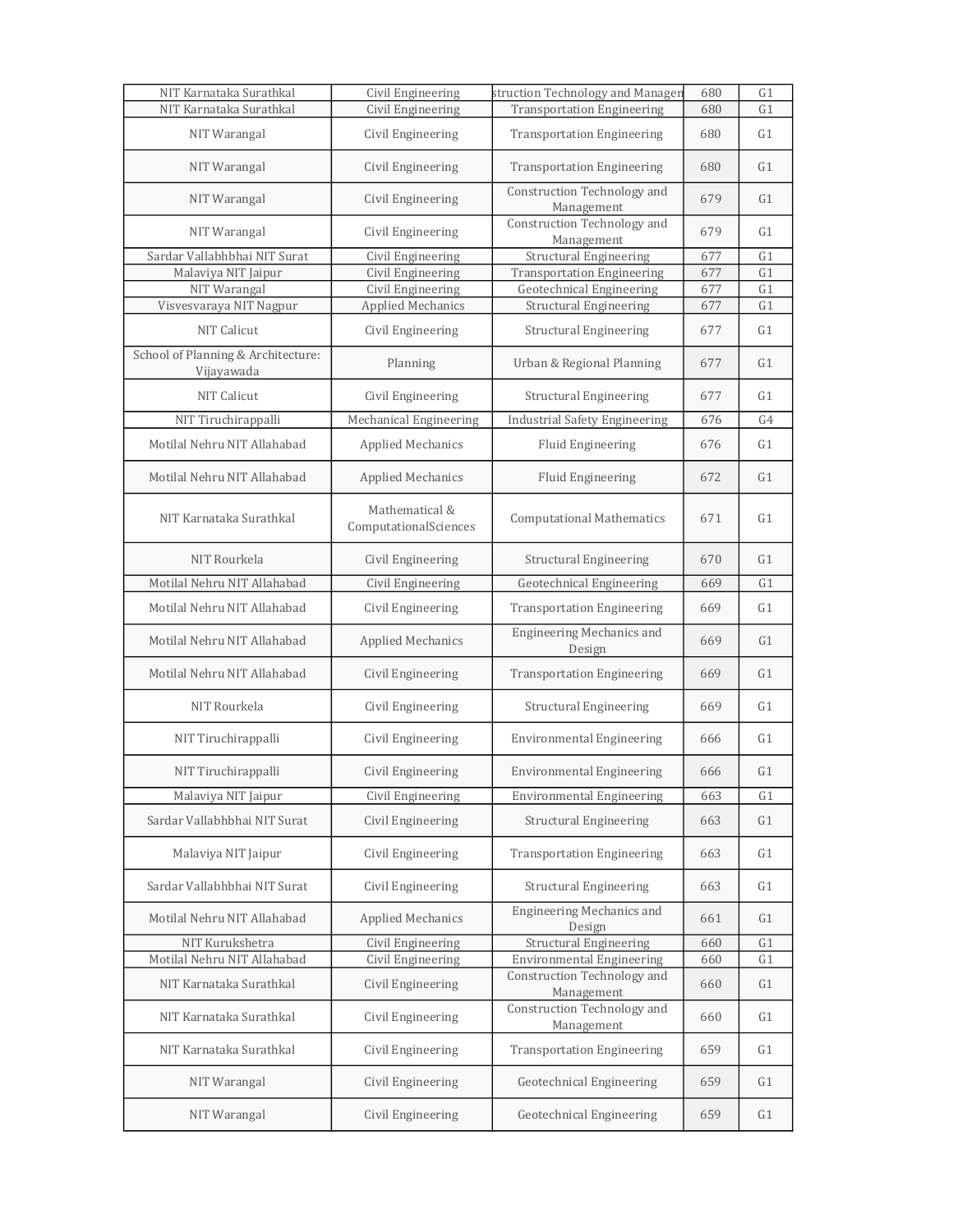| NIT Karnataka Surathkal              | Civil Engineering                        | <b>Transportation Engineering</b>            | 659 | G <sub>1</sub> |
|--------------------------------------|------------------------------------------|----------------------------------------------|-----|----------------|
| NIT Warangal                         | Civil Engineering                        | <b>Environmental Engineering</b>             | 658 | G <sub>1</sub> |
| NIT Karnataka Surathkal              | allurgical & Materials Enginee           | Nanotechnology                               | 657 | G <sub>1</sub> |
| Motilal Nehru NIT Allahabad          | Civil Engineering                        | Geotechnical Engineering                     | 656 | G1             |
| Malaviya NIT Jaipur                  | Civil Engineering                        | <b>Transportation Engineering</b>            | 656 | G1             |
| <b>IIEST Shibpur District Howrah</b> | Civil Engineering                        | <b>Structural Engineering</b>                | 653 | G1             |
| Visvesvaraya NIT Nagpur              | Applied Mechanics                        | <b>Structural Engineering</b>                | 653 | G1             |
| Visvesvaraya NIT Nagpur              | <b>Applied Mechanics</b>                 | <b>Structural Engineering</b>                | 653 | G1             |
| Motilal Nehru NIT Allahabad          | Civil Engineering                        | Geotechnical Engineering                     | 653 | G1             |
| Maulana Azad NIT Bhopal              | Civil Engineering                        | <b>Transportation Engineering</b>            | 650 | G <sub>1</sub> |
| NIT Karnataka Surathkal              | Civil Engineering                        | <b>Environmental Engineering</b>             | 646 | G1             |
| NIT Rourkela                         | Civil Engineering                        | <b>Transportation Engineering</b>            | 646 | G1             |
| Malaviya NIT Jaipur                  | Civil Engineering                        | <b>Water Resources Engineering</b>           | 643 | G1             |
| Visvesvaraya NIT Nagpur              | Civil Engineering                        | struction Technology and Manager             | 643 | G1             |
| Malaviya NIT Jaipur                  | Civil Engineering                        | <b>Environmental Engineering</b>             | 643 | G1             |
| NIT Tiruchirappalli                  | Mechanical Engineering                   | <b>Industrial Safety Engineering</b>         | 643 | G <sub>4</sub> |
| Motilal Nehru NIT Allahabad          | Civil Engineering                        | <b>Environmental Engineering</b>             | 643 | G1             |
| Malaviya NIT Jaipur                  | Civil Engineering                        | <b>Environmental Engineering</b>             | 643 | G1             |
| NIT Tiruchirappalli                  | <b>Mechanical Engineering</b>            | <b>Industrial Safety Engineering</b>         | 643 | G <sub>4</sub> |
| NIT Warangal                         | Civil Engineering                        | <b>Environmental Engineering</b>             | 641 | G1             |
| Visvesvaraya NIT Nagpur              | Civil Engineering                        | <b>Transportation Engineering</b>            | 640 | G1             |
| NIT Warangal                         | Civil Engineering                        | <b>Environmental Engineering</b>             | 640 | G1             |
| NIT Calicut                          | Civil Engineering                        | <b>Traffic &amp; Transportation Planning</b> | 639 | G1             |
| Maulana Azad NIT Bhopal              | Civil Engineering                        | <b>Transportation Engineering</b>            | 639 | G <sub>1</sub> |
| Motilal Nehru NIT Allahabad          | Civil Engineering                        | <b>Environmental Engineering</b>             | 639 | G1             |
| Maulana Azad NIT Bhopal              | Civil Engineering                        | <b>Transportation Engineering</b>            | 638 | G <sub>1</sub> |
| NIT Raipur                           | Mechanical Engineering                   | dustrial Engineering & Managemer             | 637 | G1             |
| <b>IIEST Shibpur District Howrah</b> | Civil Engineering                        | <b>Structural Engineering</b>                | 636 | G1             |
| NIT Kurukshetra                      | Civil Engineering                        | <b>Structural Engineering</b>                | 636 | G1             |
| Motilal Nehru NIT Allahabad          | Civil Engineering                        | Geotechnical Engineering                     | 636 | G1             |
| NIT Karnataka Surathkal              | Civil Engineering                        | <b>Environmental Engineering</b>             | 634 | G1             |
| NIT Karnataka Surathkal              | Civil Engineering                        | <b>Environmental Engineering</b>             | 634 | G1             |
| Sardar Vallabhbhai NIT Surat         | Civil Engineering                        | ansportation Engineering & Planni            | 633 | G <sub>1</sub> |
| Maulana Azad NIT Bhopal              | Civil Engineering                        | <b>Geotechnical Engineering</b>              | 633 | G1             |
| NIT Rourkela                         | Civil Engineering                        | <b>Geotechnical Engineering</b>              | 633 | G1             |
| NIT Rourkela                         | Civil Engineering                        | <b>Transportation Engineering</b>            | 633 | G1             |
| NIT Karnataka Surathkal              | Metallurgical & Materials<br>Engineering | Nanotechnology                               | 633 | G1             |
| NIT Rourkela                         | Civil Engineering                        | <b>Transportation Engineering</b>            | 633 | G1             |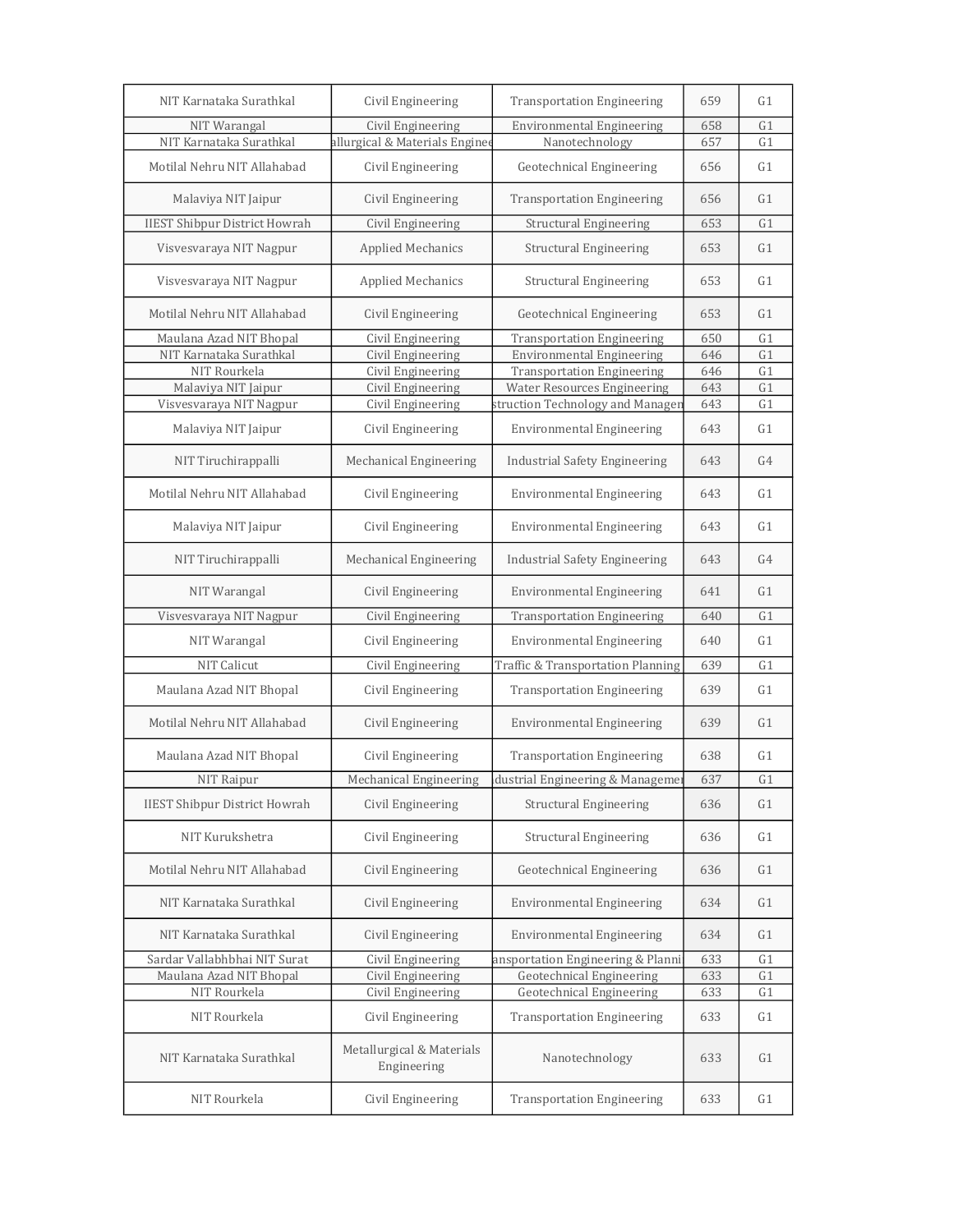| NIT Karnataka Surathkal                  | Metallurgical & Materials<br>Engineering        | Nanotechnology                                                      | 633        | G1             |
|------------------------------------------|-------------------------------------------------|---------------------------------------------------------------------|------------|----------------|
| NIT Patna                                | Civil Engineering                               | <b>Environmental Engineering</b>                                    | 633        | G1             |
| Visvesvaraya NIT Nagpur                  | Architecture & Planning                         | <b>Urban Planning</b>                                               | 632        | G1             |
| NIT Warangal                             | Civil Engineering                               | <b>Water Resources Engineering</b>                                  | 630        | G1             |
| Sardar Vallabhbhai NIT Surat             | Civil Engineering                               | Transportation Engineering &<br>Planning                            | 630        | G1             |
| NIT Kurukshetra                          | Civil Engineering                               | <b>Structural Engineering</b>                                       | 630        | G1             |
| Sardar Vallabhbhai NIT Surat             | Civil Engineering                               | Transportation Engineering &<br>Planning                            | 630        | G1             |
| <b>IIEST Shibpur District Howrah</b>     | Civil Engineering                               | <b>Transportation Engineering</b>                                   | 627        | G <sub>1</sub> |
| <b>IIEST Shibpur District Howrah</b>     | Civil Engineering                               | <b>Transportation Engineering</b>                                   | 627        | G1             |
| <b>IIEST Shibpur District Howrah</b>     | Civil Engineering                               | <b>Transportation Engineering</b>                                   | 627        | G1             |
| Maulana Azad NIT Bhopal                  | Civil Engineering                               | Geotechnical Engineering                                            | 626        | G1             |
| Visvesvaraya NIT Nagpur                  | Civil Engineering                               | Construction Technology and<br>Management                           | 626        | G1             |
| NIT Karnataka Surathkal                  | Mathematical &<br><b>Computational Sciences</b> | <b>Computational Mathematics</b>                                    | 626        | G1             |
| NIT Tiruchirappalli                      | Civil Engineering                               | <b>Environmental Engineering</b>                                    | 626        | G1             |
| Maulana Azad NIT Bhopal                  | <b>Energy Centre</b>                            | Renewable Energy                                                    | 625        | G <sub>1</sub> |
| Motilal Nehru NIT Allahabad              | Applied Mechanics                               | <b>Engineering Mechanics and</b><br>Design                          | 625        | G <sub>1</sub> |
| NIT Rourkela                             | Civil Engineering                               | Geotechnical Engineering                                            | 623        | G1             |
| Visvesvaraya NIT Nagpur                  | Civil Engineering                               | Construction Technology and<br>Management                           | 623        | G1             |
| NIT Rourkela                             | Civil Engineering                               | Geotechnical Engineering                                            | 623        | G1             |
| Malaviya NIT Jaipur                      | Architecture & Planning                         | <b>Urban Planning</b>                                               | 621        | G1             |
| <b>IIEST Shibpur District Howrah</b>     | Civil Engineering                               | Structural Engineering                                              | 620        | G1             |
| NIT Karnataka Surathkal                  |                                                 | pplied Mechanics & Hydraulir Resources Engineering & Manage         | 619        | G <sub>1</sub> |
| <b>NIT Calicut</b><br><b>NIT Calicut</b> | Civil Engineering<br>Civil Engineering          | Environmental Geotechnology<br>Traffic & Transportation<br>Planning | 619<br>619 | G1<br>G1       |
| Malaviya NIT Jaipur                      | Civil Engineering                               | <b>Water Resources Engineering</b>                                  | 619        | G1             |
| Malaviya NIT Jaipur                      | Civil Engineering                               | <b>Water Resources Engineering</b>                                  | 619        | G1             |
| NIT Rourkela                             | <b>Chemical Engineering</b>                     | ergy and Environmental Engineeri                                    | 618        | G1             |
| Malaviya NIT Jaipur                      | Architecture & Planning                         | <b>Urban Planning</b>                                               | 617        | G2             |
| NIT Kurukshetra                          | Civil Engineering                               | Mechanics & Foundation Engineer                                     | 617        | G1             |
| NIT Kurukshetra                          | Civil Engineering                               | <b>Transportation Engineering</b>                                   | 617        | G1             |
| Maulana Azad NIT Bhopal                  | Civil Engineering                               | <b>Geotechnical Engineering</b>                                     | 617        | G1             |
| Motilal Nehru NIT Allahabad              | GIS Cell                                        | <b>GIS &amp; Remote Sensing</b>                                     | 616        | G1             |
| NIT Patna                                | Civil Engineering                               | isportation Engineering (Dual Deg                                   | 616        | G1             |
| NIT Patna                                | Civil Engineering                               | <b>Transportation Engineering</b><br>(Dual Degree)                  | 616        | G1             |
| NIT Raipur                               | <b>Mechanical Engineering</b>                   | Industrial Engineering &<br>Management                              | 616        | G1             |
| NIT Warangal                             | Civil Engineering                               | <b>Water Resources Engineering</b>                                  | 616        | G1             |
| NIT Patna                                | Civil Engineering                               | <b>Transportation Engineering</b><br>(Dual Degree)                  | 616        | G1             |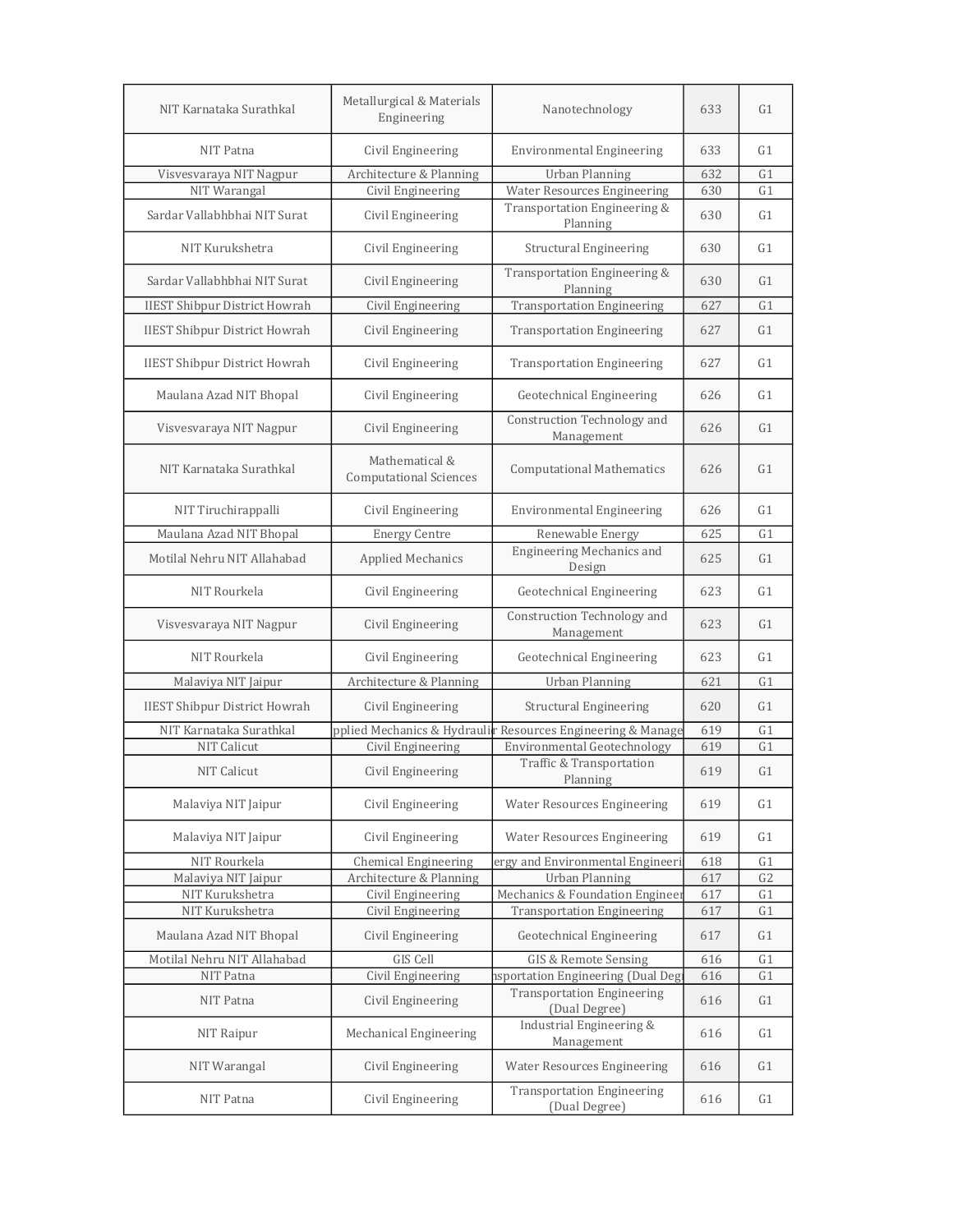| NIT Calicut                          | Civil Engineering                                     | Traffic & Transportation<br>Planning        | 616 | G1             |
|--------------------------------------|-------------------------------------------------------|---------------------------------------------|-----|----------------|
| NIT Raipur                           | Mechanical Engineering                                | Industrial Engineering &<br>Management      | 615 | G1             |
| Sardar Vallabhbhai NIT Surat         | Civil Engineering                                     | Mechanics & Foundation Engineer             | 614 | G <sub>1</sub> |
| NIT Rourkela                         | Civil Engineering                                     | <b>Water Resources Engineering</b>          | 614 | G1             |
| <b>NIT Calicut</b>                   | Architecture                                          | <b>Urban Planning</b>                       | 614 | G1             |
|                                      |                                                       |                                             |     |                |
| Visvesvaraya NIT Nagpur              | Civil Engineering                                     | <b>Transportation Engineering</b>           | 614 | G1             |
| Visvesvaraya NIT Nagpur              | Civil Engineering                                     | <b>Transportation Engineering</b>           | 614 | G1             |
| NIT Durgapur                         | Mathematics                                           | <b>Operations Research</b>                  | 613 | G <sub>1</sub> |
| <b>IIEST Shibpur District Howrah</b> | e Engineering and Applied M                           | Mechanics of fluids                         | 612 | G1             |
| Visvesvaraya NIT Nagpur              | <b>Applied Mechanics</b>                              | ural Dynamics & Earthquake Engin            | 612 | G1             |
| Maulana Azad NIT Bhopal              | Civil Engineering                                     | <b>Environmental Engineering</b>            | 612 | G1             |
| NIT Warangal                         | Civil Engineering                                     | <b>Water Resources Engineering</b>          | 612 | G <sub>1</sub> |
| NIT Patna                            | Civil Engineering                                     | <b>Structural Engineering</b>               | 610 | G1             |
| Maulana Azad NIT Bhopal              | Civil Engineering                                     | Hydro Power Engineering                     | 610 | G1             |
| <b>IIEST Shibpur District Howrah</b> | Civil Engineering                                     | Geotechnical Engineering                    | 609 | G1             |
| <b>IIEST Shibpur District Howrah</b> | e Engineering and Applied M:                          | Mechanics of Solids                         | 608 | G1             |
| NIT Calicut                          |                                                       |                                             |     | G1             |
|                                      | Nanoscience & Technology                              | Nanotechnology                              | 608 |                |
| NIT Durgapur                         | Civil Engineering                                     | Structural Engineering                      | 607 | G1             |
| Maulana Azad NIT Bhopal              | Civil Engineering                                     | <b>Water Resources Engineering</b>          | 607 | G1             |
| Sardar Vallabhbhai NIT Surat         | Civil Engineering                                     | Soil Mechanics & Foundation<br>Engineering  | 607 | G1             |
| Sardar Vallabhbhai NIT Surat         | Civil Engineering                                     | Soil Mechanics & Foundation<br>Engineering  | 607 | G1             |
| Malaviya NIT Jaipur                  | Architecture & Planning                               | <b>Urban Planning</b>                       | 606 | G <sub>2</sub> |
| Motilal Nehru NIT Allahabad          | GIS Cell                                              | GIS & Remote Sensing                        | 606 | G1             |
| NIT Patna                            | Civil Engineering                                     | <b>Structural Engineering</b>               | 604 | G1             |
| <b>IIEST Shibpur District Howrah</b> | Civil Engineering                                     | Geotechnical Engineering                    | 604 | G1             |
| <b>IIEST Shibpur District Howrah</b> | Aerospace Engineering and<br><b>Applied Mechanics</b> | Mechanics of fluids                         | 604 | G1             |
| NIT Kurukshetra                      | Civil Engineering                                     | <b>Transportation Engineering</b>           | 604 | G1             |
| <b>IIEST Shibpur District Howrah</b> | Aerospace Engineering and<br><b>Applied Mechanics</b> | Mechanics of fluids                         | 604 | G <sub>1</sub> |
| NIT Kurukshetra                      | Civil Engineering                                     | <b>Transportation Engineering</b>           | 604 | G1             |
| <b>IIEST Shibpur District Howrah</b> | Civil Engineering                                     | Geotechnical Engineering                    | 604 | G1             |
| Visvesvaraya NIT Nagpur              | Civil Engineering                                     | <b>Environmental Engineering</b>            | 602 | G1             |
| NIT Calicut                          | Civil Engineering                                     | <b>Water Resources Engineering</b>          | 602 | G1             |
| Maulana Azad NIT Bhopal              | Civil Engineering                                     | <b>Environmental Engineering</b>            | 602 | G1             |
| Maulana Azad NIT Bhopal              | Civil Engineering                                     | <b>Environmental Engineering</b>            | 602 | G1             |
| NIT Hamirpur                         | Civil Engineering                                     | <b>Structural Engineering</b>               | 601 | G1             |
|                                      |                                                       |                                             |     |                |
| NIT Rourkela                         | Civil Engineering                                     | <b>Water Resources Engineering</b>          | 601 | G1             |
| NIT Karnataka Surathkal              | Applied Mechanics &<br>Hydraulics                     | Water Resources Engineering &<br>Management | 601 | G1             |
| NIT Karnataka Surathkal              | Applied Mechanics &<br>Hydraulics                     | Water Resources Engineering &<br>Management | 601 | G1             |
| Sardar Vallabhbhai NIT Surat         | Civil Engineering                                     | <b>Environment Engineering</b>              | 599 | G1             |
| Visvesvaraya NIT Nagpur              | Architecture & Planning                               | <b>Urban Planning</b>                       | 598 | G1             |
| Visvesvaraya NIT Nagpur              | Architecture & Planning                               | <b>Urban Planning</b>                       | 598 | G1             |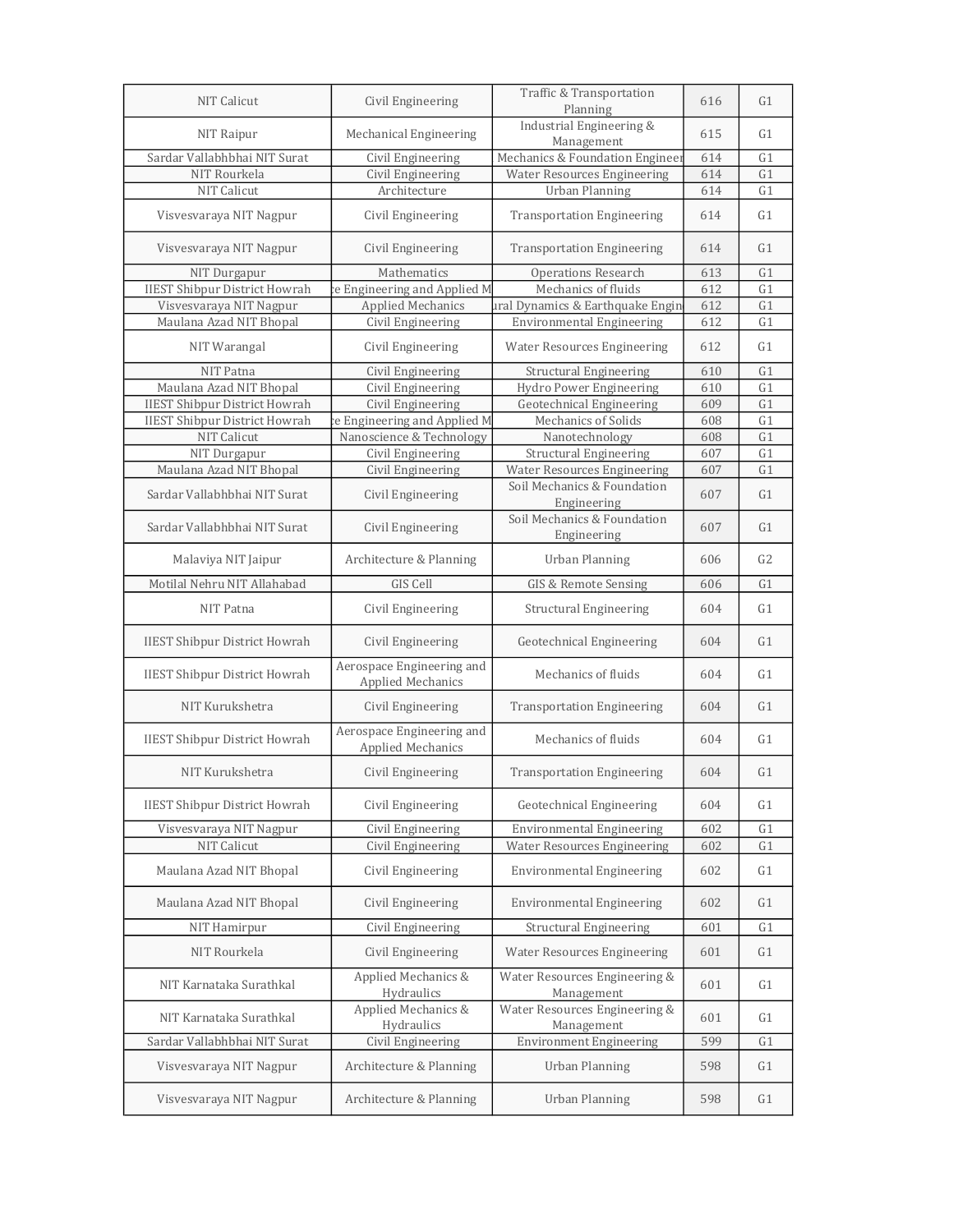| NIT Warangal                         | Civil Engineering                                     | Remote Sensing & Geographic<br><b>Information Systems</b>    | 597 | G1             |
|--------------------------------------|-------------------------------------------------------|--------------------------------------------------------------|-----|----------------|
| <b>NIT Calicut</b>                   | Nanoscience & Technology                              | Nanotechnology                                               | 597 | G1             |
| NIT Kurukshetra                      | Civil Engineering                                     | Soil Mechanics & Foundation<br>Engineering                   | 597 | G1             |
| Visvesvaraya NIT Nagpur              | Civil Engineering                                     | <b>Environmental Engineering</b>                             | 597 | G1             |
| NIT Kurukshetra                      | Civil Engineering                                     | Soil Mechanics & Foundation<br>Engineering                   | 597 | G1             |
| Visvesvaraya NIT Nagpur              | Civil Engineering                                     | <b>Environmental Engineering</b>                             | 597 | G1             |
| Motilal Nehru NIT Allahabad          | GIS Cell                                              | GIS & Remote Sensing                                         | 596 | G <sub>1</sub> |
| NIT Patna                            | Civil Engineering                                     | <b>Structural Engineering</b>                                | 595 | G1             |
| NIT Warangal                         | Civil Engineering                                     | <b>Environmental Engineering</b>                             | 595 | G1             |
| NIT Kurukshetra                      | Civil Engineering                                     | <b>Environmental Engineering</b>                             | 594 | G1             |
| NIT Rourkela                         | <b>Chemical Engineering</b>                           | <b>Energy and Environmental</b><br>Engineering               | 594 | G1             |
| Visvesvaraya NIT Nagpur              | Applied Mechanics                                     | Structural Dynamics &<br>Earthquake Engineering              | 594 | G1             |
| NIT Rourkela                         | <b>Chemical Engineering</b>                           | <b>Energy and Environmental</b><br>Engineering               | 594 | G1             |
| NIT Jamshedpur                       | Civil Engineering                                     | <b>Structural Engineering</b>                                | 592 | G1             |
| NIT Rourkela                         | Civil Engineering                                     | <b>Water Resources Engineering</b>                           | 592 | G1             |
| NIT Karnataka Surathkal              | Applied Mechanics &<br>Hydraulics                     | Remote Sensing & Geographic<br><b>Information Systems</b>    | 591 | G1             |
| Maulana Azad NIT Bhopal              | Civil Engineering                                     | <b>Water Resources Engineering</b>                           | 591 | G1             |
| NIT Calicut                          | Civil Engineering                                     | Environmental Geotechnology                                  | 591 | G1             |
| <b>NIT Calicut</b>                   | Civil Engineering                                     | Environmental Geotechnology                                  | 591 | G1             |
| Visvesvaraya NIT Nagpur              | <b>Applied Mechanics</b>                              | Structural Dynamics &<br>Earthquake Engineering              | 591 | G1             |
| <b>IIEST Shibpur District Howrah</b> | Aerospace Engineering and<br><b>Applied Mechanics</b> | Mechanics of Solids                                          | 590 | G1             |
| Maulana Azad NIT Bhopal              | Civil Engineering                                     | <b>Water Resources Engineering</b>                           | 590 | G1             |
| NIT Hamirpur                         | Civil Engineering                                     | Geotechnical Engineering &<br><b>Under Ground Structures</b> | 589 | G1             |
| Dr. B R Ambedkar NIT Jalandhar       | Civil Engineering                                     | Structural and Construction<br>Engineering                   | 589 | G1             |
| NIT Durgapur                         | Mathematics                                           | <b>Operations Research</b>                                   | 589 | G1             |
| Visvesvaraya NIT Nagpur              | <b>Applied Mechanics</b>                              | Structural Dynamics &<br>Earthquake Engineering              | 589 | G1             |
| <b>NIT Calicut</b>                   | Nanoscience & Technology                              | Nanotechnology                                               | 589 | G1             |
| Sardar Vallabhbhai NIT Surat         | Civil Engineering                                     | <b>Environment Engineering</b>                               | 587 | G <sub>1</sub> |
| NIT Kurukshetra                      | Civil Engineering                                     | <b>Water Resources Engineering</b>                           | 587 | G <sub>1</sub> |
| NIT Karnataka Surathkal              | Applied Mechanics &<br>Hydraulics                     | Marine Structures                                            | 585 | G1             |
| NIT Raipur                           | Civil Engineering                                     | Structural Engineering                                       | 585 | G1             |
| NIT Silchar                          | Civil Engineering                                     | <b>Structural Engineering</b>                                | 585 | G1             |
| NIT Durgapur                         | Civil Engineering                                     | <b>Structural Engineering</b>                                | 585 | G <sub>1</sub> |
| Sardar Vallabhbhai NIT Surat         | Civil Engineering                                     | Water Resource Engineering                                   | 584 | G1             |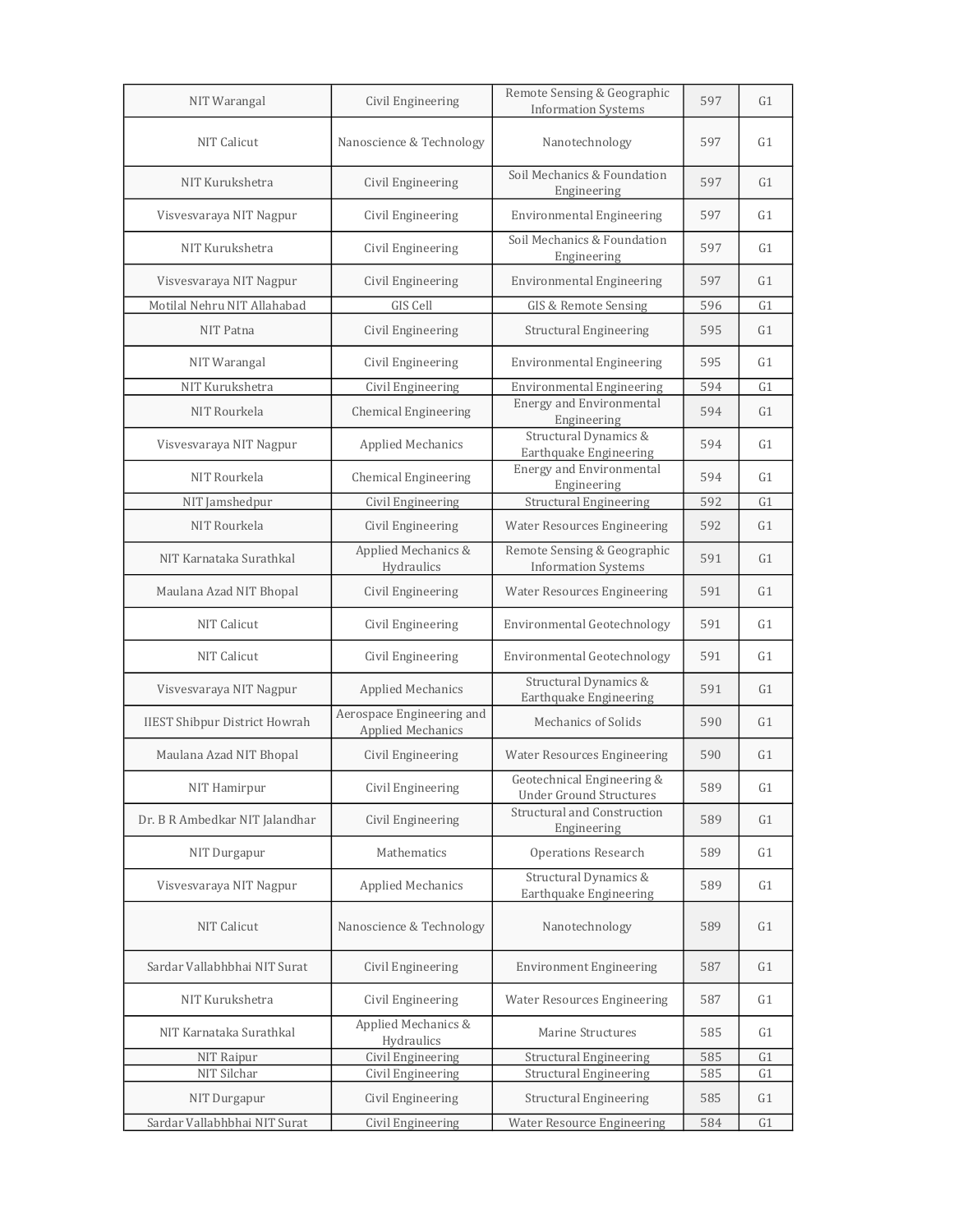| Malaviya NIT Jaipur                  | National centre for Disaster<br>Mitigation and Manage | Earthquake Engineering                         | 584 | G1             |
|--------------------------------------|-------------------------------------------------------|------------------------------------------------|-----|----------------|
| Visyesyaraya NIT Nagpur              | Civil Engineering                                     | <b>Water Resources Engineering</b>             | 584 | G1             |
| NIT Raipur                           | Civil Engineering                                     | <b>Structural Engineering</b>                  | 584 | G1             |
| NIT Hamirpur                         | Civil Engineering                                     | <b>Structural Engineering</b>                  | 584 | G1             |
| NIT Jamshedpur                       | Civil Engineering                                     | <b>Structural Engineering</b>                  | 584 | G1             |
| NIT Raipur                           | Civil Engineering                                     | <b>Structural Engineering</b>                  | 584 | G <sub>1</sub> |
| Sardar Vallabhbhai NIT Surat         | Civil Engineering                                     | <b>Environment Engineering</b>                 | 584 | G1             |
| Maulana Azad NIT Bhopal              | <b>Energy Centre</b>                                  | Renewable Energy                               | 583 | G1             |
| NIT Agartala<br>NIT Rourkela         | Civil Engineering                                     | <b>Structural Engineering</b>                  | 582 | G <sub>1</sub> |
|                                      | Mining Engineering                                    | Mining Engineering                             | 582 | G1             |
| Maulana Azad NIT Bhopal              | Civil Engineering                                     | Hydro Power Engineering                        | 582 | G1             |
| <b>IIEST Shibpur District Howrah</b> | Aerospace Engineering and<br><b>Applied Mechanics</b> | Mechanics of Solids                            | 582 | G <sub>1</sub> |
| NIT Jamshedpur                       | Civil Engineering                                     | <b>Structural Engineering</b>                  | 582 | G1             |
| <b>IIEST Shibpur District Howrah</b> | Civil Engineering                                     | <b>Environmental Engineering</b>               | 581 | G <sub>1</sub> |
| <b>NIT Calicut</b>                   | Civil Engineering                                     | <b>Water Resources Engineering</b>             | 581 | G1             |
| Maulana Azad NIT Bhopal              | Civil Engineering                                     | Hydro Power Engineering                        | 581 | G1             |
| <b>NIT Calicut</b>                   | Civil Engineering                                     | <b>Water Resources Engineering</b>             | 581 | G1             |
| NIT Uttarakhand                      | Civil Engineering                                     | Structural Engineering                         | 578 | G1             |
| NIT Patna                            | Civil Engineering                                     | <b>Structural Engineering (Dual</b><br>Degree) | 578 | G1             |
| <b>NIT Calicut</b>                   | Civil Engineering                                     | Offshore Structures                            | 578 | G1             |
| NIT Patna                            | Civil Engineering                                     | <b>Structural Engineering (Dual</b><br>Degree) | 578 | G1             |
| NIT Karnataka Surathkal              | Applied Mechanics &<br>Hydraulics                     | Marine Structures                              | 578 | G1             |
| Dr. B R Ambedkar NIT Jalandhar       | Civil Engineering                                     | Structural and Construction<br>Engineering     | 578 | G1             |
| NIT Patna                            | Civil Engineering                                     | Structural Engineering (Dual<br>Degree)        | 578 | G1             |
| Maulana Azad NIT Bhopal              | Energy Centre                                         | Renewable Energy                               | 578 | G <sub>1</sub> |
| NIT Durgapur                         | Civil Engineering                                     | <b>Structural Engineering</b>                  | 578 | G1             |
| NIT Hamirpur                         | Civil Engineering                                     | <b>Structural Engineering</b>                  | 578 | G1             |
| Maulana Azad NIT Bhopal              | <b>Energy Centre</b>                                  | Green Technology                               | 577 | G1             |
| NIT Srinagar                         | <b>Civil Engineering</b>                              | <b>Structural Engineering</b>                  | 575 | G1             |
| Malaviya NIT Jaipur                  | National centre for Disaster<br>Mitigation and Manage | Earthquake Engineering                         | 575 | G1             |
| <b>IIEST Shibpur District Howrah</b> | Civil Engineering                                     | <b>Environmental Engineering</b>               | 575 | G1             |
| Malaviya NIT Jaipur                  | National centre for Disaster<br>Mitigation and Manage | Earthquake Engineering                         | 575 | G1             |
| Malaviya NIT Jaipur                  | Architecture & Planning                               | <b>Urban Planning</b>                          | 575 | G <sub>2</sub> |
| NIT Durgapur                         | Civil Engineering                                     | Geotechnical Engineering                       | 574 | G1             |
| Sardar Vallabhbhai NIT Surat         | Civil Engineering                                     | <b>Urban Planning</b>                          | 574 | G1             |
| NIT Calicut                          | Department of Architecture                            | <b>Urban Planning</b>                          | 574 | G1             |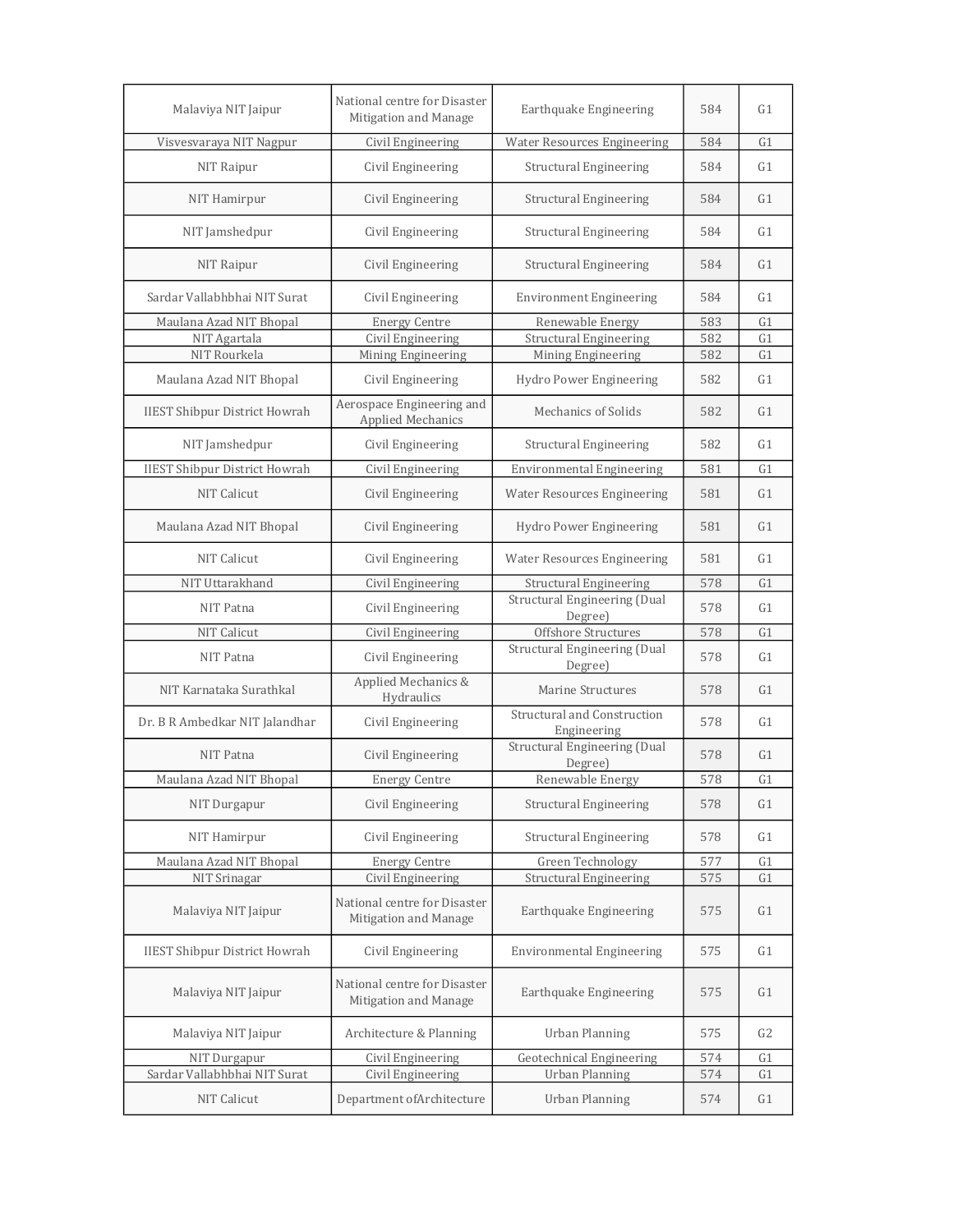| Visvesvaraya NIT Nagpur              | Civil Engineering                 | <b>Water Resources Engineering</b>                             | 574 | G1             |
|--------------------------------------|-----------------------------------|----------------------------------------------------------------|-----|----------------|
| Visvesvaraya NIT Nagpur              | Civil Engineering                 | <b>Water Resources Engineering</b>                             | 574 | G <sub>1</sub> |
| NIT Calicut                          | Architecture                      | <b>Urban Planning</b>                                          | 574 | G1             |
| Dr. B R Ambedkar NIT Jalandhar       | Civil Engineering                 | Structural and Construction<br>Engineering                     | 574 | G1             |
| NIT Hamirpur                         | Civil Engineering                 | <b>Transportation Systems</b><br>Engineering                   | 571 | G1             |
| NIT Kurukshetra                      | Civil Engineering                 | <b>Water Resources Engineering</b>                             | 571 | G1             |
| <b>IIEST Shibpur District Howrah</b> | Civil Engineering                 | <b>Water Resources Engineering</b>                             | 568 | G <sub>1</sub> |
| NIT Patna                            | Civil Engineering                 | Environmental Engineering (Dual<br>Degree)                     | 568 | G1             |
| NIT Patna                            | Civil Engineering                 | <b>Transportation Engineering</b>                              | 568 | G <sub>1</sub> |
| Maulana Azad NIT Bhopal              | Architecture & Planning           | Urban Development                                              | 568 | G1             |
| NIT Silchar                          | Civil Engineering                 | <b>Structural Engineering</b>                                  | 568 | G1             |
| NIT Srinagar                         | Civil Engineering                 | Structural Engineering                                         | 568 | G1             |
| NIT Srinagar                         | Civil Engineering                 | <b>Structural Engineering</b>                                  | 568 | G1             |
| NIT Karnataka Surathkal              | Applied Mechanics &<br>Hydraulics | <b>Marine Structures</b>                                       | 568 | G1             |
| <b>IIEST Shibpur District Howrah</b> | Civil Engineering                 | <b>Environmental Engineering</b>                               | 568 | G1             |
| <b>IIEST Shibpur District Howrah</b> | Civil Engineering                 | <b>Water Resources Engineering</b>                             | 565 | G1             |
| <b>IIEST Shibpur District Howrah</b> | Civil Engineering                 | <b>Water Resources Engineering</b>                             | 565 | G <sub>1</sub> |
| NIT Durgapur                         | Mathematics                       | <b>Operations Research</b>                                     | 565 | G1             |
| NIT Uttarakhand                      | Civil Engineering                 | <b>Transportation Engineering</b>                              | 564 | G1             |
| NIT Patna                            | Civil Engineering                 | <b>Geotechnical Engineering</b>                                | 564 | G1             |
| NIT Calicut                          | Civil Engineering                 | Offshore Structures                                            | 564 | G1             |
| Sardar Vallabhbhai NIT Surat         | Civil Engineering                 | Urban Planning                                                 | 564 | G <sub>1</sub> |
| NIT Kurukshetra                      | Civil Engineering                 | Environmental Engineering                                      | 564 | G1             |
| NIT Kurukshetra                      | Civil Engineering                 | Environmental Engineering                                      | 564 | G1             |
| NIT Silchar                          | Civil Engineering                 | <b>Structural Engineering</b>                                  | 564 | G1             |
| NIT Raipur                           | Mechanical Engineering            | Industrial Engineering &<br>Management                         | 564 | G1             |
| NIT Jamshedpur                       | Civil Engineering                 | Geotechnical Engineering                                       | 562 | G1             |
| NIT Raipur                           | Civil Engineering                 | Water Resources Development &<br><b>Irrigation Engineering</b> | 562 | G1             |
| NIT Hamirpur                         | Civil Engineering                 | <b>Transportation Systems</b><br>Engineering                   | 562 | G1             |
| NIT Uttarakhand                      | Civil Engineering                 | <b>Structural Engineering</b>                                  | 562 | G1             |
| NIT Agartala                         | Civil Engineering                 | <b>Structural Engineering</b>                                  | 562 | G1             |
| NIT Hamirpur                         | Civil Engineering                 | <b>Transportation Systems</b><br>Engineering                   | 562 | G1             |
| NIT Uttarakhand                      | Civil Engineering                 | <b>Structural Engineering</b>                                  | 562 | G1             |
| Maulana Azad NIT Bhopal              | Civil Engineering                 | Hydro Power Engineering                                        | 562 | G1             |
|                                      | Centre for Energy &               |                                                                |     |                |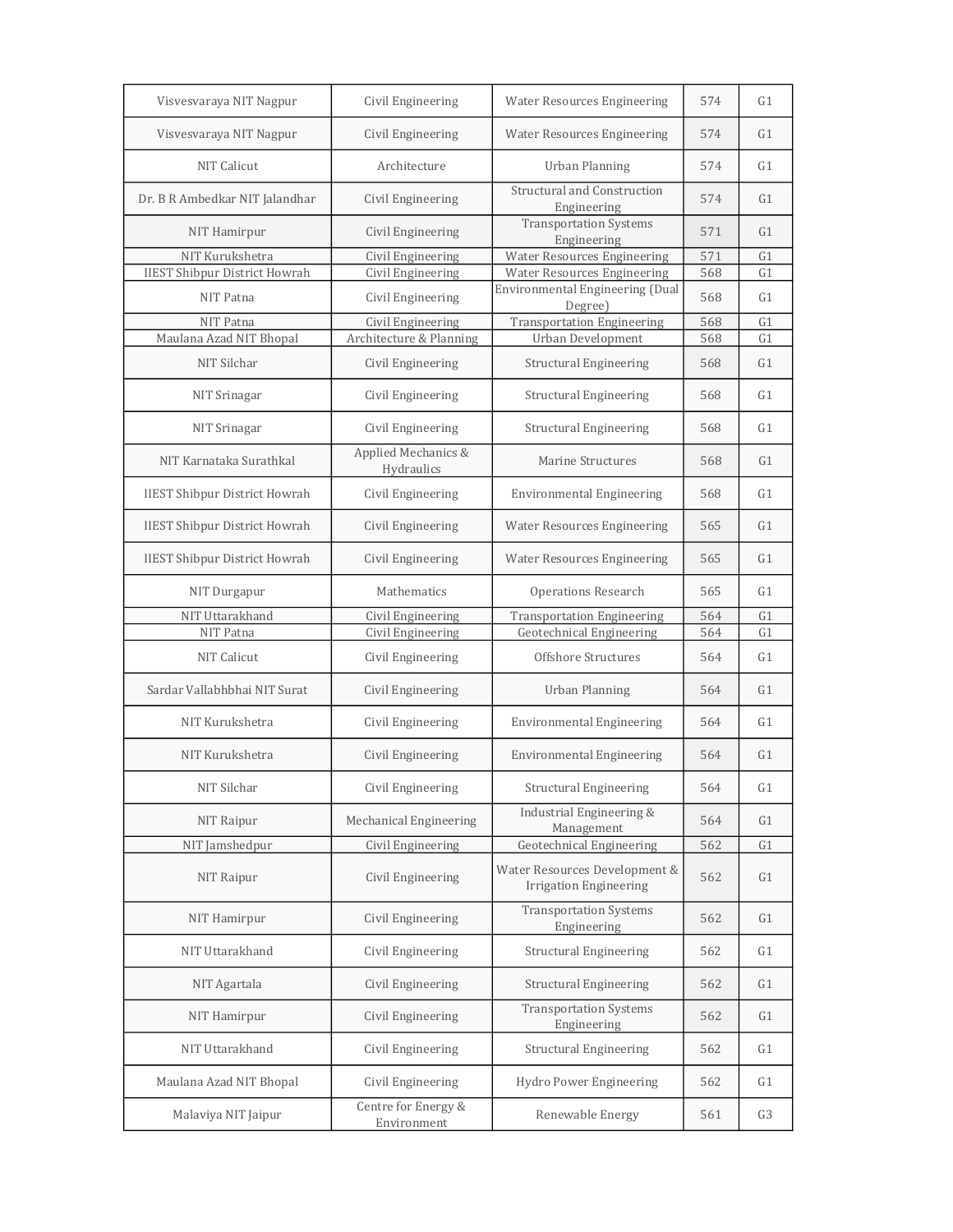| NIT Calicut                          | Civil Engineering                                         | Offshore Structures                                          | 561 | G1             |
|--------------------------------------|-----------------------------------------------------------|--------------------------------------------------------------|-----|----------------|
| Malaviya NIT Jaipur                  | Civil Engineering                                         | Disaster Assessment and<br>Mitigation                        | 558 | G1             |
| NIT Rourkela                         | Mining Engineering                                        | Mining Engineering                                           | 558 | G1             |
| NIT Durgapur                         | Civil Engineering                                         | <b>Geotechnical Engineering</b>                              | 558 | G1             |
| Sardar Vallabhbhai NIT Surat         | Civil Engineering                                         | Water Resource Engineering                                   | 558 | G1             |
| NIT Karnataka Surathkal              | Applied Mechanics &<br>Hydraulics                         | Remote Sensing & Geographic<br><b>Information Systems</b>    | 558 | G1             |
| Malaviya NIT Jaipur                  | Centre for Energy &<br>Environment                        | Renewable Energy                                             | 558 | G <sub>3</sub> |
| NIT Warangal                         | Civil Engineering                                         | Remote Sensing & Geographic<br><b>Information Systems</b>    | 558 | G1             |
| NIT Durgapur                         | Civil Engineering                                         | Geotechnical Engineering                                     | 558 | G1             |
| NIT Durgapur                         | Earth & Environmental<br>Studies                          | Environmental Science &<br>Technology                        | 555 | G1             |
| <b>IIEST Shibpur District Howrah</b> | Architecture Town &<br>Regional Planning                  | Urban & Regional Planning                                    | 555 | G1             |
| Sardar Vallabhbhai NIT Surat         | Civil Engineering                                         | Water Resource Engineering                                   | 555 | G1             |
| <b>IIEST Shibpur District Howrah</b> | Centre for Healthcare<br>Science and Technology           | Safety and Occupational Health<br>Engineering                | 554 | G1             |
| Maulana Azad NIT Bhopal              | <b>Energy Centre</b>                                      | Green Technology                                             | 554 | G1             |
| NIT Hamirpur                         | Centre for energy and<br><b>Environmental Engineering</b> | <b>Environmental Engineering</b>                             | 551 | G1             |
| NIT Hamirpur                         | Civil Engineering                                         | <b>Water Resources Engineering</b>                           | 551 | G1             |
| NIT Jamshedpur                       | Civil Engineering                                         | <b>Water Resources Engineering</b>                           | 551 | G1             |
| NIT Agartala                         | Civil Engineering                                         | Hydro Informatics Engineering                                | 551 | G1             |
| NIT Patna                            | Civil Engineering                                         | <b>Environmental Engineering</b>                             | 551 | G1             |
| Maulana Azad NIT Bhopal              | Civil Engineering                                         | Geoinformatics & Its Applications                            | 551 | G1             |
| NIT Silchar                          | Civil Engineering                                         | <b>Transportation Engineering</b>                            | 551 | G1             |
| NIT Hamirpur                         | Civil Engineering                                         | Geotechnical Engineering &<br><b>Under Ground Structures</b> | 551 | G1             |
| Malaviya NIT Jaipur                  | Architecture & Planning                                   | <b>Urban Planning</b>                                        | 551 | G1             |
| NIT Jamshedpur                       | Civil Engineering                                         | <b>Geotechnical Engineering</b>                              | 551 | G <sub>1</sub> |
| NIT Warangal                         | Civil Engineering                                         | Remote Sensing & Geographic<br><b>Information Systems</b>    | 551 | G1             |
| NIT Agartala                         | Civil Engineering                                         | <b>Structural Engineering</b>                                | 551 | G1             |
| Maulana Azad NIT Bhopal              | <b>Energy Centre</b>                                      | Green Technology                                             | 551 | G1             |
| NIT Rourkela                         | Mining Engineering                                        | Mining Engineering                                           | 551 | G1             |
| Sardar Vallabhbhai NIT Surat         | Civil Engineering                                         | <b>Urban Planning</b>                                        | 551 | G1             |
| NIT Hamirpur                         | Civil Engineering                                         | Geotechnical Engineering &<br><b>Under Ground Structures</b> | 551 | G <sub>1</sub> |
| NIT Karnataka Surathkal              | Applied Mechanics &<br>Hydraulics                         | Remote Sensing & Geographic<br><b>Information Systems</b>    | 551 | G1             |
| Malaviya NIT Jaipur                  | Architecture & Planning                                   | <b>Urban Planning</b>                                        | 551 | G1             |
| NIT Warangal                         | Civil Engineering                                         | <b>Water Resources Engineering</b>                           | 551 | G <sub>1</sub> |
| NIT Silchar                          | Civil Engineering                                         | Geotechnical Engineering                                     | 548 | G1             |
| NIT Patna                            | Civil Engineering                                         | <b>Transportation Engineering</b>                            | 548 | G1             |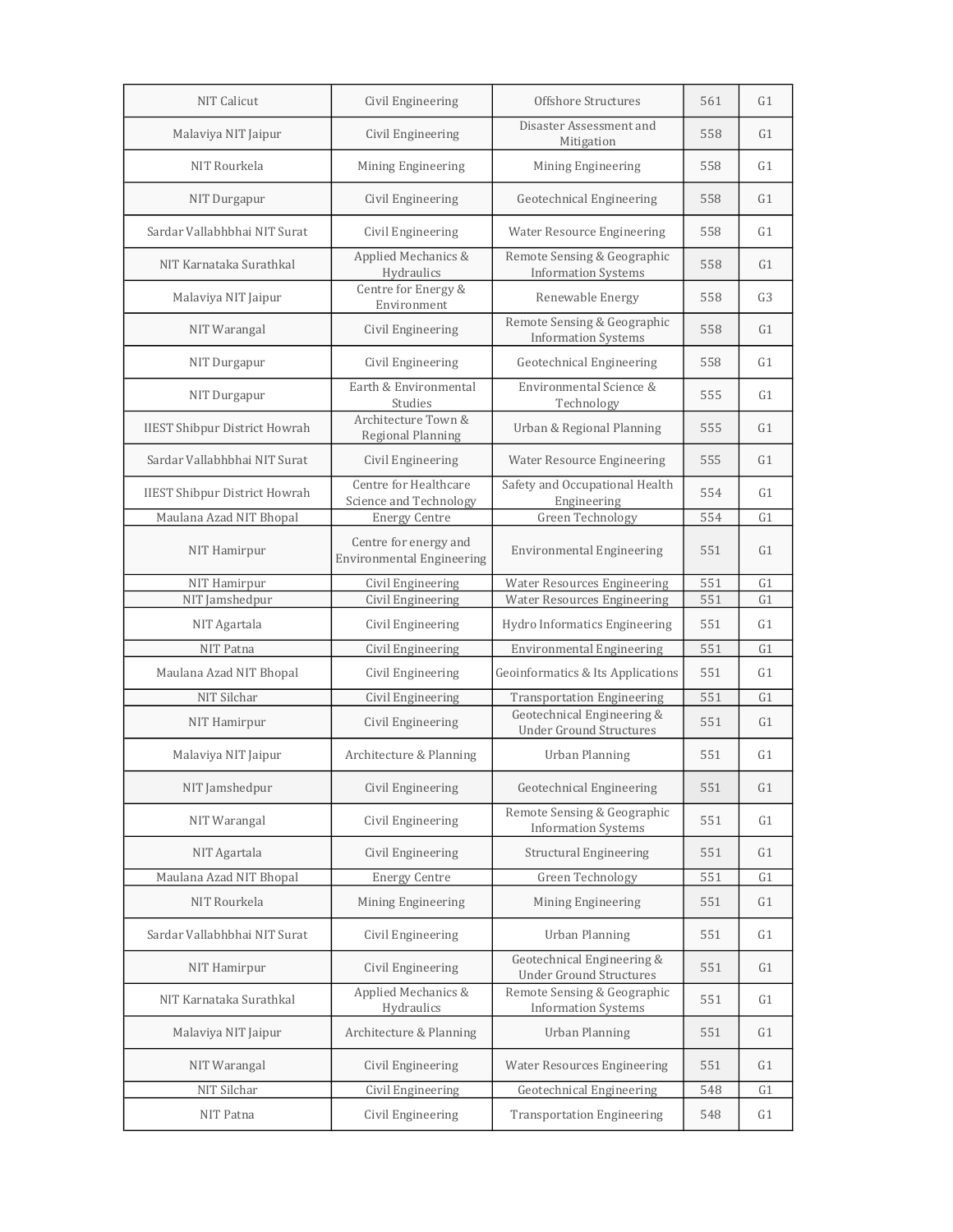| Maulana Azad NIT Bhopal      | Architecture & Planning                                   | Urban Development                              | 548 | G <sub>1</sub> |
|------------------------------|-----------------------------------------------------------|------------------------------------------------|-----|----------------|
| NIT Uttarakhand              | Civil Engineering                                         | <b>Transportation Engineering</b>              | 548 | G1             |
| NIT Patna                    | Civil Engineering                                         | <b>Transportation Engineering</b>              | 548 | G <sub>1</sub> |
| NIT Uttarakhand              | Civil Engineering                                         | <b>Transportation Engineering</b>              | 548 | G1             |
| NIT Calicut                  | Civil Engineering                                         | Environmental Geotechnology                    | 548 | G1             |
| NIT Karnataka Surathkal      | Applied Mechanics &<br>Hydraulics                         | Water Resources Engineering &<br>Management    | 548 | G <sub>1</sub> |
| Sardar Vallabhbhai NIT Surat | Civil Engineering                                         | Water Resource Engineering                     | 545 | G1             |
| NIT Jamshedpur               | Chemistry                                                 | Surface Science & Engineering                  | 544 | G1             |
| NIT Jamshedpur               | Civil Engineering                                         | Geotechnical Engineering                       | 544 | G1             |
| NIT Srinagar                 | Civil Engineering                                         | Geotechnical Engineering                       | 542 | G1             |
| NIT Patna                    | Civil Engineering                                         | Geotechnical Engineering                       | 542 | G1             |
| NIT Meghalaya                | Civil Engineering                                         | <b>Structural Engineering</b>                  | 541 | G <sub>5</sub> |
| NIT Agartala                 | Civil Engineering                                         | <b>Transportation Engineering</b>              | 541 | G1             |
| Maulana Azad NIT Bhopal      | Architecture & Planning                                   | Housing                                        | 541 | G1             |
| Maulana Azad NIT Bhopal      | Civil Engineering                                         | Geoinformatics & Its Applications              | 541 | G <sub>1</sub> |
| NIT Hamirpur                 | Centre for energy and<br><b>Environmental Engineering</b> | <b>Environmental Engineering</b>               | 541 | G1             |
| NIT Kurukshetra              | Civil Engineering                                         | <b>Water Resources Engineering</b>             | 541 | G1             |
| NIT Kurukshetra              | Civil Engineering                                         | <b>Water Resources Engineering</b>             | 541 | G1             |
| NIT Patna                    | Civil Engineering                                         | Geotechnical Engineering                       | 541 | G1             |
| NIT Hamirpur                 | Centre for energy and<br><b>Environmental Engineering</b> | <b>Environmental Engineering</b>               | 541 | G1             |
| Malaviya NIT Jaipur          | Centre for Energy &<br>Environment                        | Renewable Energy                               | 541 | G <sub>3</sub> |
| NIT Rourkela                 | Earth and Atmospheric<br>Sciences                         | Atmosphere and Ocean Science                   | 540 | G1             |
| NIT Silchar                  | Civil Engineering                                         | <b>Transportation Engineering</b>              | 538 | G1             |
| NIT Srinagar                 | Civil Engineering                                         | Geotechnical Engineering                       | 538 | G1             |
| Maulana Azad NIT Bhopal      | Architecture & Planning                                   | Urban Development                              | 538 | G1             |
| NIT Srinagar                 | Civil Engineering                                         | Geotechnical Engineering                       | 538 | G1             |
| NIT Rourkela                 | <b>Chemical Engineering</b>                               | <b>Energy and Environmental</b><br>Engineering | 538 | G1             |
| NIT Karnataka Surathkal      | Applied Mechanics &<br>Hydraulics                         | Marine Structures                              | 538 | G1             |
| <b>NIT Calicut</b>           | Civil Engineering                                         | <b>Water Resources Engineering</b>             | 538 | G1             |
| NIT Patna                    | Civil Engineering                                         | <b>Water Resources Engineering</b>             | 537 | G1             |
| NIT Patna                    | Civil Engineering                                         | <b>Environmental Engineering</b>               | 537 | G1             |
| Malaviya NIT Jaipur          | National centre for Disaster<br>Mitigation and Manage     | Earthquake Engineering                         | 537 | G1             |
| NIT Srinagar                 | Civil Engineering                                         | Transportation Engineering &<br>Planning       | 535 | G1             |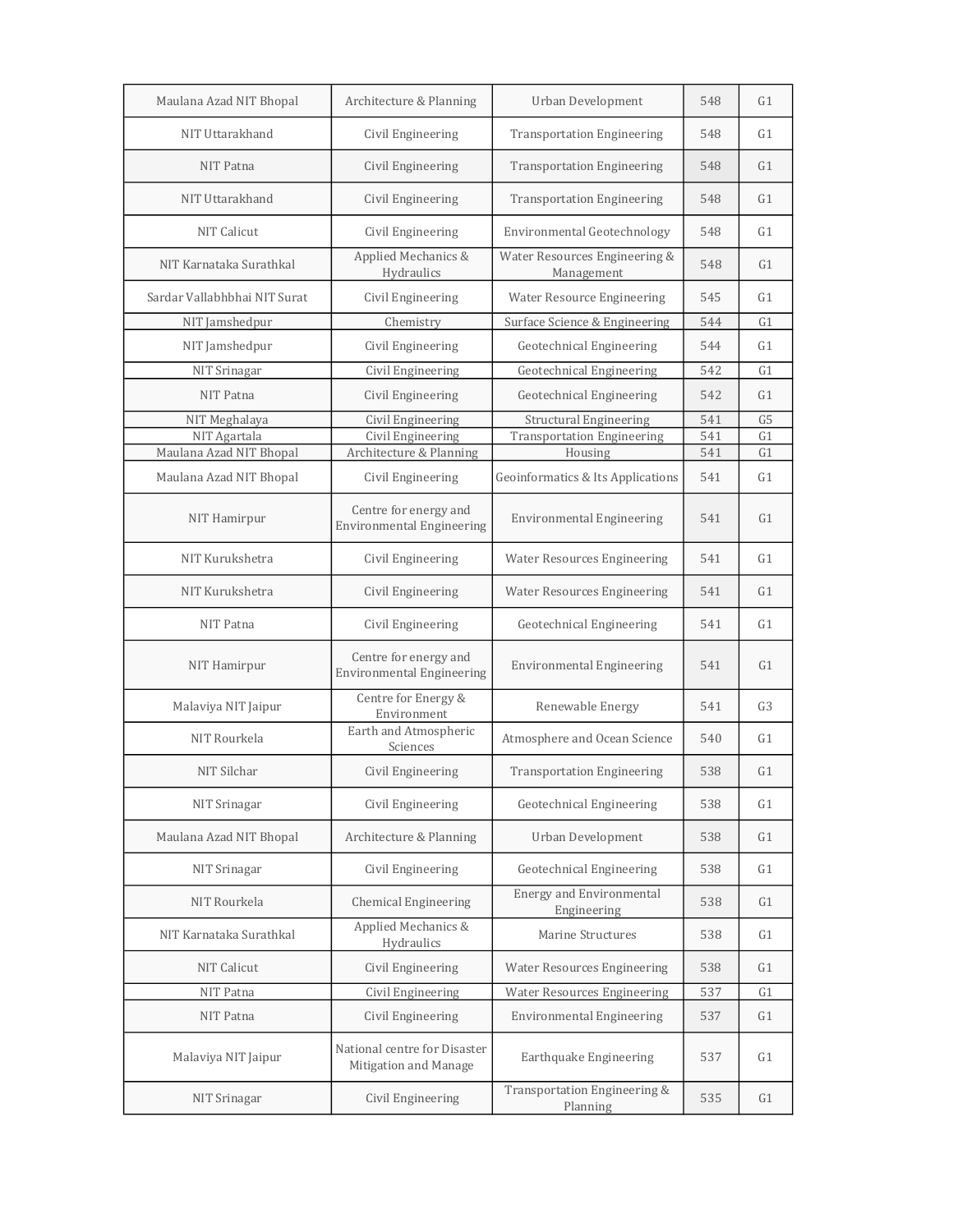| NIT Patna                            | Civil Engineering                               | <b>Water Resources Engineering</b><br>(Dual Degree)            | 535 | G1             |
|--------------------------------------|-------------------------------------------------|----------------------------------------------------------------|-----|----------------|
| NIT Durgapur                         | Earth & Environmental<br>Studies                | Environmental Science &<br>Technology                          | 535 | G1             |
| NIT Jamshedpur                       | Civil Engineering                               | <b>Water Resources Engineering</b>                             | 535 | G1             |
| Visvesvaraya NIT Nagpur              | Mining Engineering                              | <b>Excavation Engineering</b>                                  | 534 | G1             |
| <b>IIEST Shibpur District Howrah</b> | Architecture Town &<br>Regional Planning        | Urban & Regional Planning                                      | 534 | G1             |
| <b>IIEST Shibpur District Howrah</b> | Centre for Healthcare<br>Science and Technology | Safety and Occupational Health<br>Engineering                  | 533 | G1             |
| Maulana Azad NIT Bhopal              | Civil Engineering                               | <b>Water Resources Engineering</b>                             | 533 | G1             |
| NIT Silchar                          | Civil Engineering                               | Geotechnical Engineering                                       | 532 | G1             |
| NIT Srinagar                         | Civil Engineering                               | Transportation Engineering &<br>Planning                       | 532 | G1             |
| Malaviya NIT Jaipur                  | Civil Engineering                               | Disaster Assessment and<br>Mitigation                          | 532 | G1             |
| NIT Patna                            | Civil Engineering                               | <b>Environmental Engineering</b>                               | 532 | G1             |
| NIT Durgapur                         | Earth & Environmental<br>Studies                | Environmental Science &<br>Technology                          | 532 | G1             |
| NIT Srinagar                         | Civil Engineering                               | Transportation Engineering &<br>Planning                       | 532 | G1             |
| NIT Agartala                         | Civil Engineering                               | Geo-technical Engineering                                      | 531 | G1             |
| NIT Silchar                          | Civil Engineering                               | Structural Dynamics &<br>Earthquake Engineering                | 531 | G1             |
| NIT Raipur                           | Civil Engineering                               | Water Resources Development &<br><b>Irrigation Engineering</b> | 531 | G1             |
| NIT Patna                            | Civil Engineering                               | Geotechnical Engineering (Dual<br>Degree)                      | 531 | G1             |
| <b>IIEST Shibpur District Howrah</b> | Architecture Town &<br>Regional Planning        | Urban & Regional Planning                                      | 531 | G1             |
| NIT Patna                            | Civil Engineering                               | Geotechnical Engineering (Dual<br>Degree)                      | 531 | G1             |
| <b>IIEST Shibpur District Howrah</b> | Architecture Town &<br>Regional Planning        | Urban & Regional Planning                                      | 530 | G1             |
| NIT Jamshedpur                       | Chemistry                                       | Surface Science & Engineering                                  | 528 | G1             |
| Maulana Azad NIT Bhopal              | Civil Engineering                               | Geoinformatics & Its Applications                              | 528 | G <sub>1</sub> |
| Malaviya NIT Jaipur                  | Civil Engineering                               | Disaster Assessment and<br>Mitigation                          | 528 | G1             |
| NIT Jamshedpur                       | Civil Engineering                               | <b>Water Resources Engineering</b>                             | 528 | G1             |
| NIT Hamirpur                         | Civil Engineering                               | <b>Water Resources Engineering</b>                             | 527 | G1             |
| <b>IIEST Shibpur District Howrah</b> | Mining Engineering                              | Geoinformatics                                                 | 525 | G <sub>1</sub> |
| NIT Agartala                         | Civil Engineering                               | <b>Water Resources Engineering</b>                             | 525 | G1             |
| NIT Silchar                          | Civil Engineering                               | <b>Water Resources Engineering</b>                             | 525 | G1             |
| NIT Patna                            | Civil Engineering                               | Water Resources Engineering                                    | 525 | G1             |
| NIT Raipur                           | Civil Engineering                               | Water Resources Development &<br><b>Irrigation Engineering</b> | 525 | G1             |
| NIT Silchar                          | Civil Engineering                               | <b>Transportation Engineering</b>                              | 525 | G <sub>1</sub> |
| Visvesvaraya NIT Nagpur              | Civil Engineering                               | <b>Water Resources Engineering</b>                             | 525 | G1             |
| NIT Silchar                          | Civil Engineering                               | Geotechnical Engineering                                       | 524 | G <sub>1</sub> |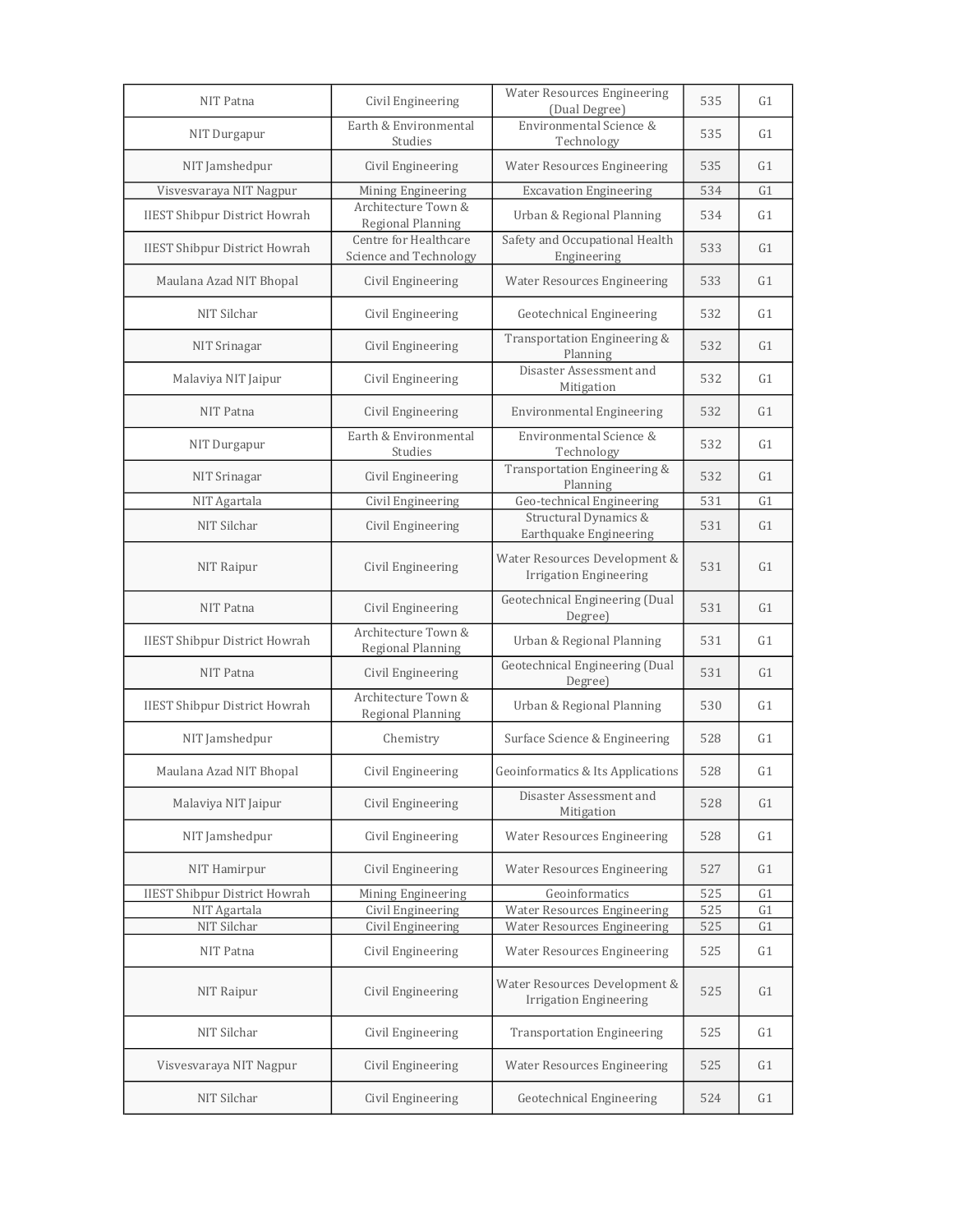| NIT Agartala                                     | Civil Engineering                                         | Hydro Informatics Engineering                           | 522 | G1             |
|--------------------------------------------------|-----------------------------------------------------------|---------------------------------------------------------|-----|----------------|
| NIT Patna                                        | Civil Engineering                                         | <b>Environmental Engineering (Dual</b><br>Degree)       | 522 | G1             |
| School of Planning & Architecture:<br>Vijayawada | Planning                                                  | Environmental Planning &<br>Management                  | 522 | G1             |
| NIT Patna                                        | Civil Engineering                                         | Environmental Engineering (Dual<br>Degree)              | 522 | G1             |
| NIT Hamirpur                                     | Civil Engineering                                         | <b>Water Resources Engineering</b>                      | 521 | G1             |
| NIT Rourkela                                     | Civil Engineering                                         | <b>Water Resources Engineering</b>                      | 521 | G1             |
| NIT Calicut                                      | Civil Engineering                                         | Offshore Structures                                     | 521 | G <sub>1</sub> |
| NIT Agartala                                     | Civil Engineering                                         | <b>Transportation Engineering</b>                       | 520 | G1             |
| NIT Srinagar                                     | Civil Engineering                                         | <b>Water Resources Engineering</b>                      | 519 | G1             |
| NIT Agartala                                     | Civil Engineering                                         | <b>Environmental Engineering</b>                        | 519 | G1             |
|                                                  |                                                           |                                                         | 519 | G1             |
| NIT Patna                                        | Civil Engineering                                         | <b>River Engineering</b>                                |     |                |
| NIT Silchar                                      | Civil Engineering                                         | Structural Dynamics &<br>Earthquake Engineering         | 519 | G1             |
| NIT Meghalaya                                    | Civil Engineering                                         | <b>Structural Engineering</b>                           | 519 | G5             |
| <b>IIEST Shibpur District Howrah</b>             | Centre for Healthcare<br>Science and Technology           | Safety and Occupational Health<br>Engineering           | 516 | G1             |
| NIT Rourkela                                     | Earth and Atmospheric<br>Sciences                         | Atmosphere and Ocean Science                            | 515 | G1             |
| NIT Patna                                        | Civil Engineering                                         | <b>Water Resources Engineering</b>                      | 515 | G1             |
| NIT Karnataka Surathkal                          | Metallurgical & Materials<br>Engineering                  | Nanotechnology                                          | 515 | G1             |
| NIT Hamirpur                                     | Centre for energy and<br><b>Environmental Engineering</b> | <b>Environmental Engineering</b>                        | 515 | G1             |
| NIFFT Hatia Ranchi                               | Applied Science &<br>Humanities                           | <b>Environmental Engineering</b>                        | 514 | G1             |
| Maulana Azad NIT Bhopal                          | Architecture & Planning                                   | Housing                                                 | 514 | G1             |
| NIT Rourkela                                     | Earth and Atmospheric<br>Sciences                         | Atmosphere and Ocean Science                            | 514 | G1             |
| NIT Silchar                                      | Civil Engineering                                         | Geotechnical Engineering                                | 514 | G1             |
| NIT Calicut                                      | Architecture                                              | <b>Urban Planning</b>                                   | 514 | G1             |
| NIT Uttarakhand                                  | Civil Engineering                                         | <b>Structural Engineering</b>                           | 513 | G <sub>1</sub> |
| NIT Srinagar                                     | Civil Engineering                                         | <b>Water Resources Engineering</b>                      | 512 | G1             |
| Maulana Azad NIT Bhopal                          | Architecture & Planning                                   | Housing                                                 | 512 | G1             |
| NIT Silchar                                      | Civil Engineering                                         | Structural Dynamics &<br>Earthquake Engineering         | 512 | G <sub>1</sub> |
| NIT Jamshedpur                                   | Chemistry                                                 | Surface Science & Engineering                           | 512 | G1             |
| Malaviya NIT Jaipur                              | Architecture & Planning                                   | <b>Urban Planning</b>                                   | 512 | G <sub>2</sub> |
| NIT Durgapur                                     | Earth & Environmental<br>Studies                          | Environmental Science &<br>Technology                   | 512 | G1             |
| NIT Manipur                                      | Civil Engineering                                         | <b>Environmental and Water</b><br>Resources Engineering | 511 | G1             |
| NIT Agartala                                     | Civil Engineering                                         | Seismic Science and Engineering                         | 511 | G1             |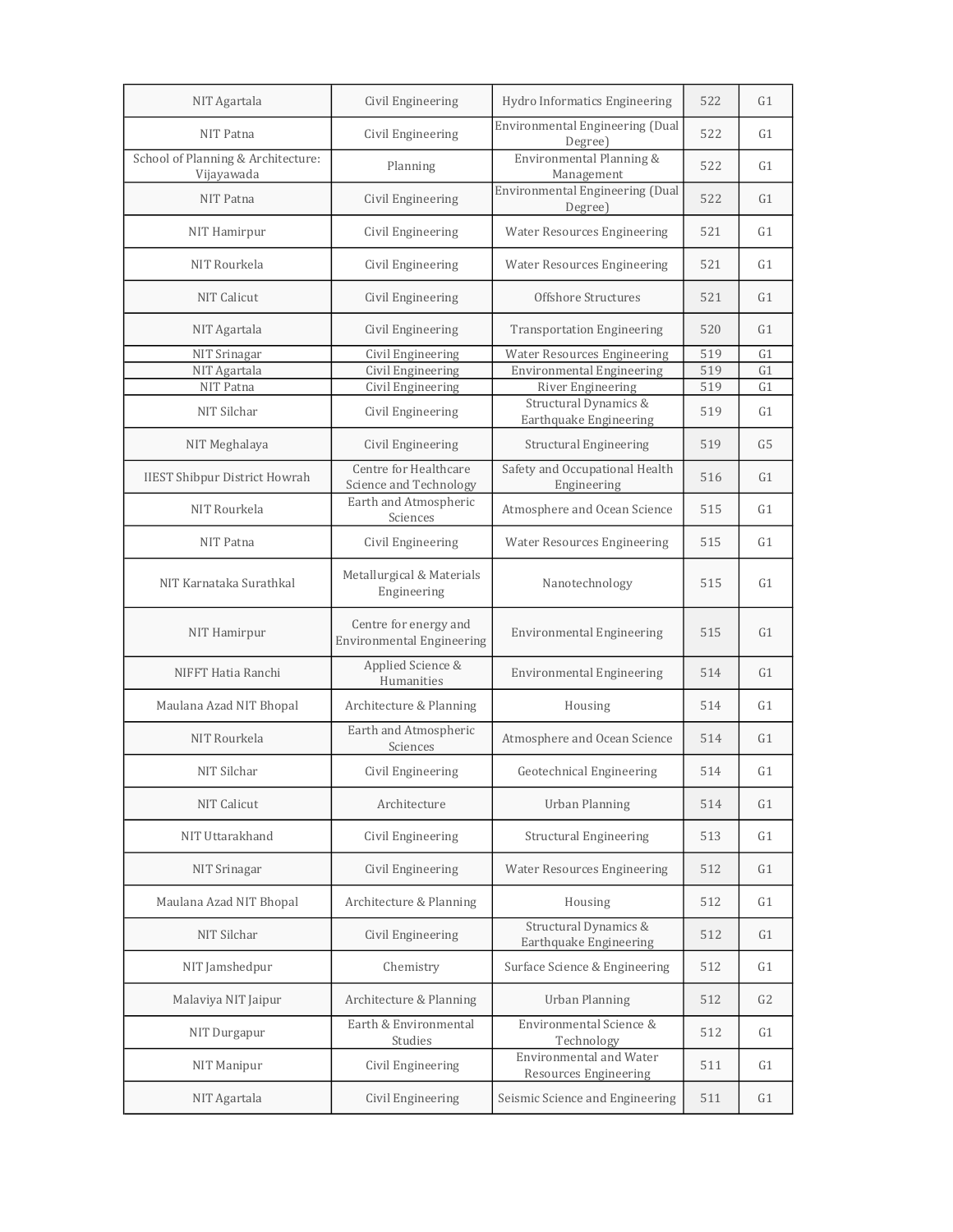| NIT Agartala                         | Civil Engineering            | Geo-technical Engineering                                      | 511 | G1             |
|--------------------------------------|------------------------------|----------------------------------------------------------------|-----|----------------|
| NIT Jamshedpur                       | Civil Engineering            | <b>Water Resources Engineering</b>                             | 511 | G1             |
| NIT Raipur                           | Civil Engineering            | Water Resources Development &<br><b>Irrigation Engineering</b> | 511 | G1             |
| NIT Silchar                          | Civil Engineering            | <b>Water Resources Engineering</b>                             | 509 | G <sub>1</sub> |
| Visvesvaraya NIT Nagpur              | Mining Engineering           | <b>Excavation Engineering</b>                                  | 509 | G1             |
| NIT Agartala                         | Civil Engineering            | Hydro Informatics Engineering                                  | 508 | G1             |
| NIT Arunachal Pradesh                | Management<br>andHumanities  | Appropriate Technology &<br><b>Entrepreneurship Practices</b>  | 507 | G1             |
| <b>IIEST Shibpur District Howrah</b> | Mining Engineering           | Geoinformatics                                                 | 507 | G1             |
| Visvesvaraya NIT Nagpur              | Mining Engineering           | <b>Excavation Engineering</b>                                  | 507 | G1             |
| NIT Agartala                         | Civil Engineering            | <b>Transportation Engineering</b>                              | 507 | G1             |
| NIT Patna                            | Civil Engineering            | <b>Water Resources Engineering</b><br>(Dual Degree)            | 505 | G1             |
| NIT Patna                            | Civil Engineering            | <b>Water Resources Engineering</b><br>(Dual Degree)            | 505 | G1             |
| NIT Agartala                         | Civil Engineering            | <b>Environmental Engineering</b>                               | 504 | G1             |
| NIT Agartala                         | Civil Engineering            | <b>Water Resources Engineering</b>                             | 504 | G1             |
| NIT Meghalaya                        | Civil Engineering            | <b>Structural Engineering</b>                                  | 504 | G <sub>5</sub> |
| NIT Agartala                         | Civil Engineering            | Geo-technical Engineering                                      | 504 | G1             |
| <b>IIEST Shibpur District Howrah</b> | Mining Engineering           | Geoinformatics                                                 | 504 | G1             |
| NIT Srinagar                         | Civil Engineering            | <b>Water Resources Engineering</b>                             | 502 | G1             |
| NIT Patna                            | Civil Engineering            | <b>River Engineering</b>                                       | 501 | G1             |
| NIT Agartala                         | Civil Engineering            | <b>Environmental Engineering</b>                               | 499 | G1             |
| NIT Silchar                          | Civil Engineering            | <b>Water Resources Engineering</b>                             | 499 | G1             |
| NIT Agartala                         | Civil Engineering            | Seismic Science and Engineering                                | 497 | G1             |
| NIT Agartala                         | Civil Engineering            | <b>Water Resources Engineering</b>                             | 497 | G1             |
| NIT Manipur                          | Civil Engineering            | Environmental and Water<br>Resources Engineering               | 494 | G1             |
| NIT Patna                            | Civil Engineering            | <b>River Engineering</b>                                       | 492 | G1             |
| NIT Agartala                         | Civil Engineering            | Seismic Science and Engineering                                | 490 | G1             |
| NIT Arunachal Pradesh                | Management<br>andHumanities  | Appropriate Technology &<br><b>Entrepreneurship Practices</b>  | 487 | G1             |
| NIT Manipur                          | Civil Engineering            | <b>Environmental and Water</b><br>Resources Engineering        | 484 | G <sub>1</sub> |
| NIT Arunachal Pradesh                | Management and<br>Humanities | Appropriate Technology &<br><b>Entrepreneurship Practices</b>  | 474 | G1             |
| Maulana Azad NIT Bhopal              | <b>Energy Centre</b>         | Green Technology                                               | 498 | G1             |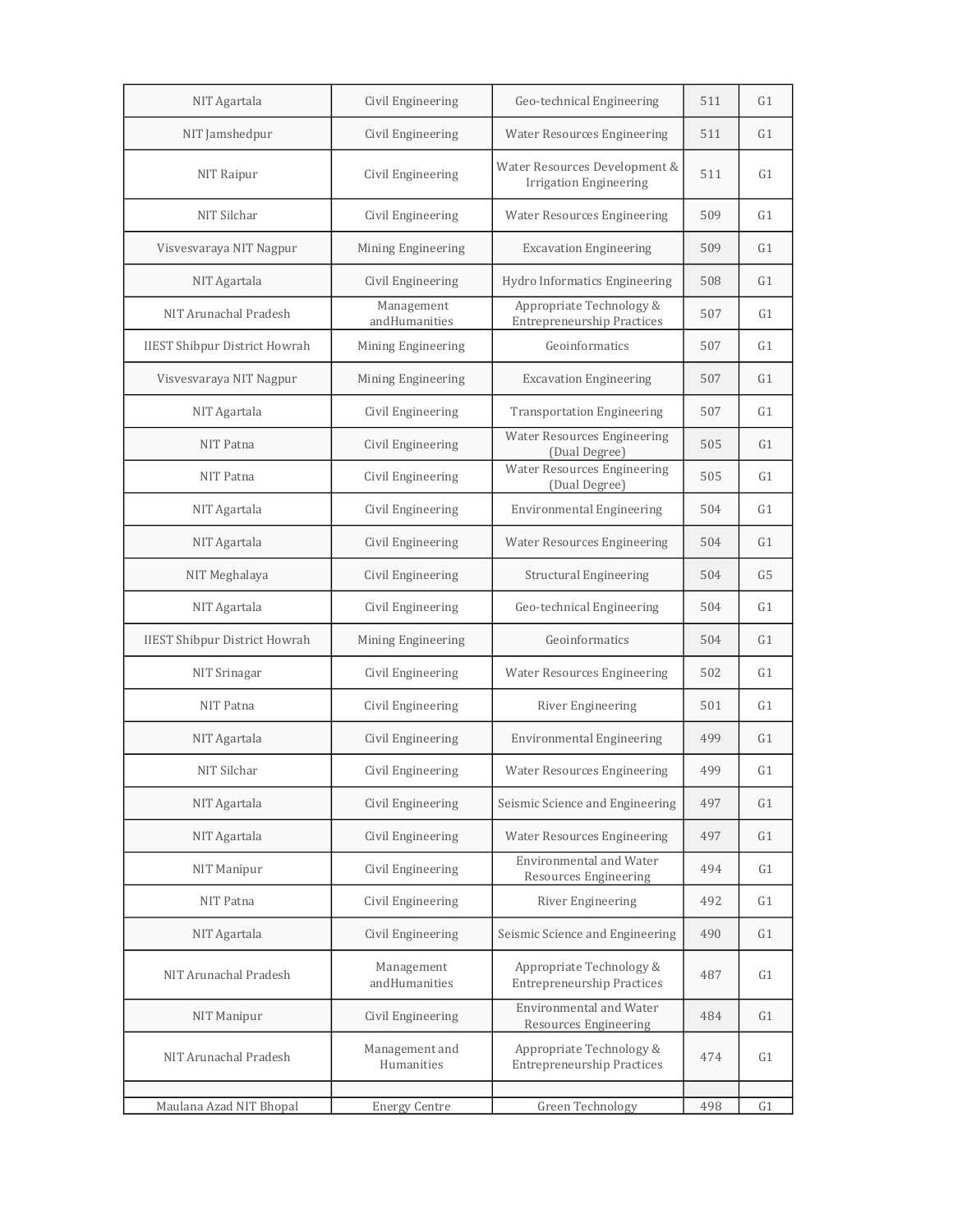| NIT Agartala                                                     | Civil Engineering                               | <b>Transportation Engineering</b>                         | 497 | G1             |
|------------------------------------------------------------------|-------------------------------------------------|-----------------------------------------------------------|-----|----------------|
| NIT Hamirpur                                                     | Civil Engineering                               | <b>Water Resources Engineering</b>                        | 497 | G1             |
| NIT Warangal                                                     | Civil Engineering                               | Remote Sensing & Geographic<br><b>Information Systems</b> | 496 | G1             |
| NIT Agartala                                                     | Civil Engineering                               | Geo-technical Engineering                                 | 492 | G1             |
| NIT Karnataka Surathkal                                          | Applied Mechanics &<br>Hydraulics               | Remote Sensing & Geographic<br><b>Information Systems</b> | 489 | G1             |
| NIT Patna                                                        | Civil Engineering                               | <b>Water Resources Engineering</b>                        | 486 | G1             |
| NIT Srinagar                                                     | Civil Engineering                               | <b>Water Resources Engineering</b>                        | 486 | G1             |
| Motilal Nehru NIT Allahabad                                      | GIS Cell                                        | <b>GIS &amp; Remote Sensing</b>                           | 485 | G <sub>1</sub> |
| NIT Calicut                                                      | Nanoscience & Technology                        | Nanotechnology                                            | 483 | G <sub>1</sub> |
| NIT Meghalaya                                                    | Civil Engineering                               | <b>Structural Engineering</b>                             | 480 | G5             |
| <b>IIEST Shibpur District Howrah</b>                             | Mining Engineering                              | Geoinformatics                                            | 480 | G1             |
| Sardar Vallabhbhai NIT Surat                                     | Civil Engineering                               | <b>Urban Planning</b>                                     | 479 | G <sub>1</sub> |
| NIT Silchar                                                      | Civil Engineering                               | Structural Dynamics &<br>Earthquake Engineering           | 477 | G1             |
| Maulana Azad NIT Bhopal                                          | Civil Engineering                               | Geoinformatics & Its Applications                         | 477 | G1             |
| NIT Durgapur                                                     | Mathematics                                     | <b>Operations Research</b>                                | 474 | G1             |
| NIT Rourkela                                                     | Mining Engineering                              | Mining Engineering                                        | 465 | G1             |
| <b>IIEST Shibpur District Howrah</b>                             | Centre for Healthcare<br>Science and Technology | Safety and Occupational Health<br>Engineering             | 460 | G1             |
| Malaviya NIT Jaipur                                              | Centre for Energy &<br>Environment              | Renewable Energy                                          | 460 | G <sub>3</sub> |
| Maulana Azad NIT Bhopal                                          | Architecture & Planning                         | Housing                                                   | 458 | G1             |
| NIT Agartala                                                     | Civil Engineering                               | <b>Water Resources Engineering</b>                        | 456 | G1             |
| National Institute of Foundry &<br>Forge Technology Hatia Ranchi | Applied Science &<br>Humanities                 | <b>Environmental Engineering</b>                          | 453 | G <sub>1</sub> |
| NIT Agartala                                                     | Civil Engineering                               | <b>Environmental Engineering</b>                          | 453 | G1             |
| NIT Silchar                                                      | Civil Engineering                               | <b>Water Resources Engineering</b>                        | 453 | G1             |
| NIT Agartala                                                     | Civil Engineering                               | Seismic Science and Engineering                           | 446 | G1             |
| Malaviya NIT Jaipur                                              | Civil Engineering                               | Disaster Assessment and<br>Mitigation                     | 446 | G1             |
| Visvesvaraya NIT Nagpur                                          | Mining Engineering                              | <b>Excavation Engineering</b>                             | 443 | G1             |
| NIT Manipur                                                      | Civil Engineering                               | <b>Environmental and Water</b><br>Resources Engineering   | 433 | G1             |
| NIT Patna                                                        | Civil Engineering                               | <b>River Engineering</b>                                  | 429 | G <sub>1</sub> |
| NIT Agartala                                                     | Civil Engineering                               | Hydro Informatics Engineering                             | 429 | G1             |
| NIT Rourkela                                                     | Earth and Atmospheric<br>Sciences               | Atmosphere and Ocean Science                              | 424 | G1             |
| NIT Jamshedpur                                                   | Chemistry                                       | Surface Science & Engineering                             | 384 | G1             |